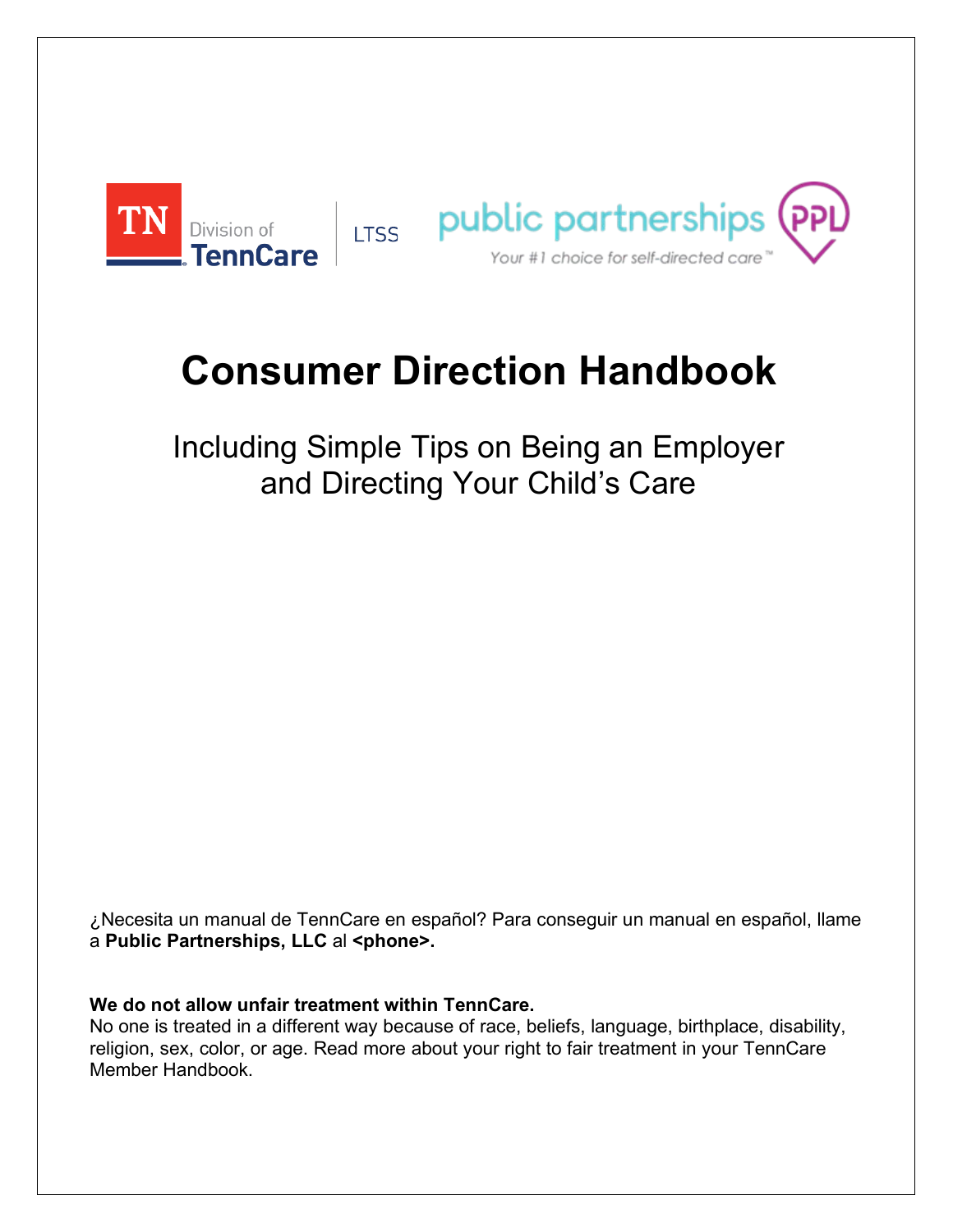# **Table of Contents**

| Introduction                                                            | 3  |
|-------------------------------------------------------------------------|----|
| <b>What is Consumer Direction?</b>                                      | 3  |
| Using a Representative as the Employer of Record for Consumer Direction | 4  |
| Help You Will Receive in Consumer Direction                             | 4  |
| Who Can be in Consumer Direction?                                       | 5  |
| Services Available in Consumer Direction                                | 6  |
| Back-Up Plan for Consumer Direction                                     | 6  |
| Being an Employer in Consumer Direction                                 | 7  |
| Writing a Job Description                                               | 7  |
| Deciding How Much to Pay Workers                                        | 8  |
| Minimum Requirements for Consumer Directed Workers                      | 8  |
| <b>Hiring Friends and Family</b>                                        | 8  |
| <b>Finding Workers</b>                                                  | 9  |
| Screening People You May Want to Hire                                   | 9  |
| Interviewing                                                            | 10 |
| Narrowing Down the Applicants                                           | 15 |
| Making an Offer                                                         | 15 |
| Background and Registry Checks                                          | 15 |
| <b>Training Your Workers</b>                                            | 16 |
| <b>General Supervision</b>                                              | 18 |
| <b>Performance Evaluation</b>                                           | 18 |
| Signing a Service Agreement                                             | 18 |
| Setting and Changing Your Workers' Schedule                             | 19 |
| When Things do not Work Out-Firing an Employee                          | 19 |
| Protecting Property and Personal Safety                                 | 20 |
| Meeting Your Needs While You Get Started in Consumer Direction          | 21 |
| <b>Withdrawal from Consumer Direction</b>                               | 21 |
| Appendix A: Sample Job Description and Want Ads                         | 23 |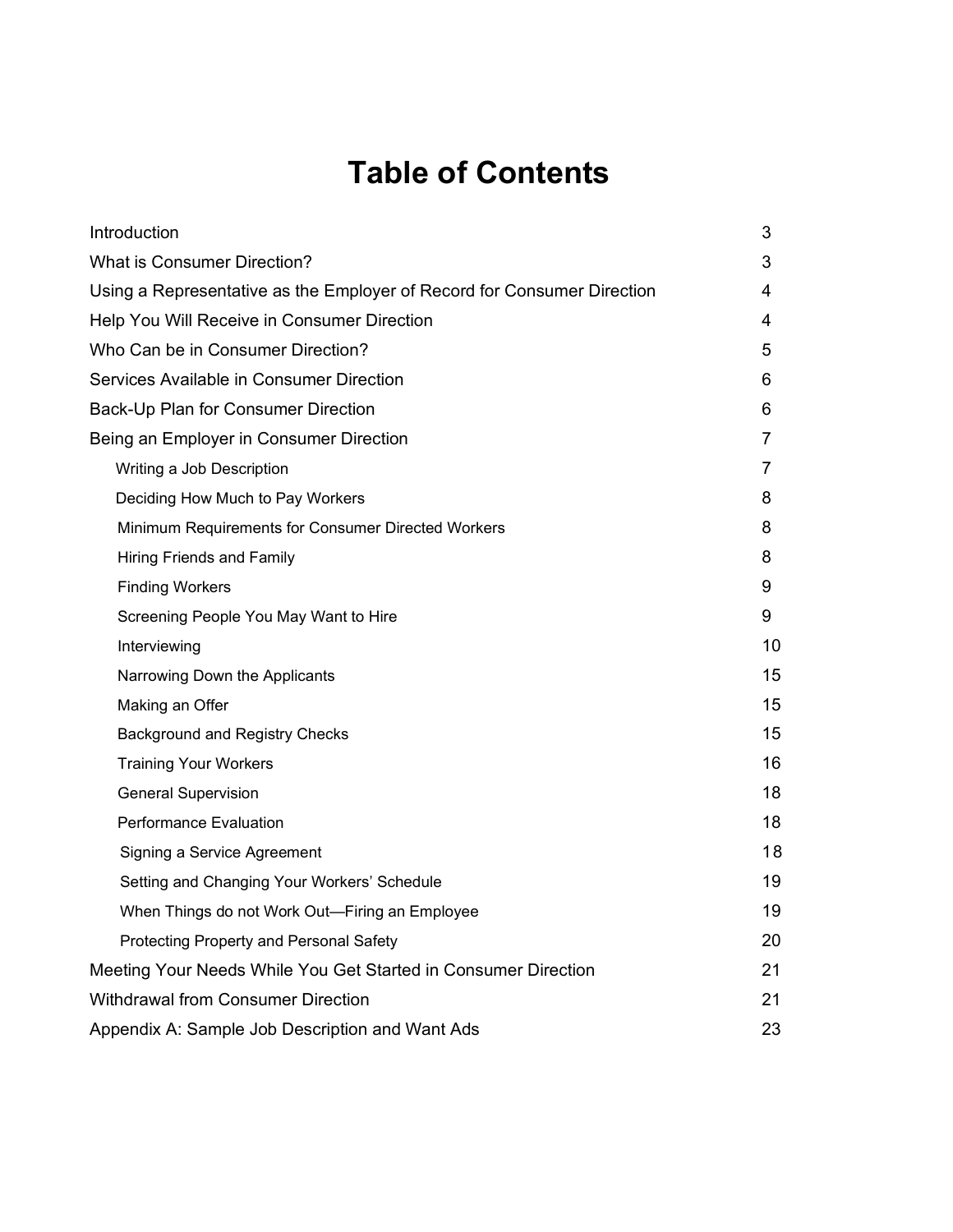# **Introduction**

This handbook tells you about Consumer Direction in the Katie Beckett program. It includes some tips on how to hire workers. It gives you tips on how to direct your child's care. You will get more information and training from your Supports Broker.

# **What is Consumer Direction?**

**Consumer Direction** is a different way of getting some of the kinds of long-term services and supports your child needs. Long Term Services and Supports are sometimes called "LTSS" for short. They are also known as Home and Community Based Services or "HCBS".

Consumer Direction gives you more choice and control over WHO provides your child's supports. It also gives you a choice on HOW your child's care is given. To make these choices, you must accept the responsibility of being an employer to the worker or workers providing your services.

In Consumer Direction, **you** employ the people who provide some of your child's longterm services. They work for you (instead of a service provider agency). This means that you must be able to do the things that an employer would do like:.

- Find, interview, and hire workers to provide services for your child
- Define workers' job duties
- Develop a job description for your child's workers
- Train workers to deliver your child's care based on your child's needs and preferences
- Provide a safe working environment
- Set the schedule that your workers will provide your child's care
- Make sure your workers enter their worked time in the EVV system everyday, using the Time4Care™ app to check in an our of every visit
- Make sure your workers give only as much care as your child is approved to receive by your Managed Care Organization or DIDD(you can talk to your Katie Beckett Nurse Care Manager or DIDD Case Manager about this)
- Monitor to make sure that no worker provides your child more than 40 hours of care in a week. (The child's worker may only provide services in excess of forty (40) hours per work week if the services are provided in accordance with the child's PCSP/ISP and Consumer Directed budget and certain conditions are met.)
- Supervise your child's workers
- Evaluate your workers' job performance
- Address problems or concerns with your child's workers' performance
- Fire a worker when needed
- Decide how much workers will be paid (from a range of rates set by the State)
- Review the time reported by your child's workers to be sure it is correct and approve or reject time, as appropriate
- Ensure there are good notes kept in your home about the care your workers give your child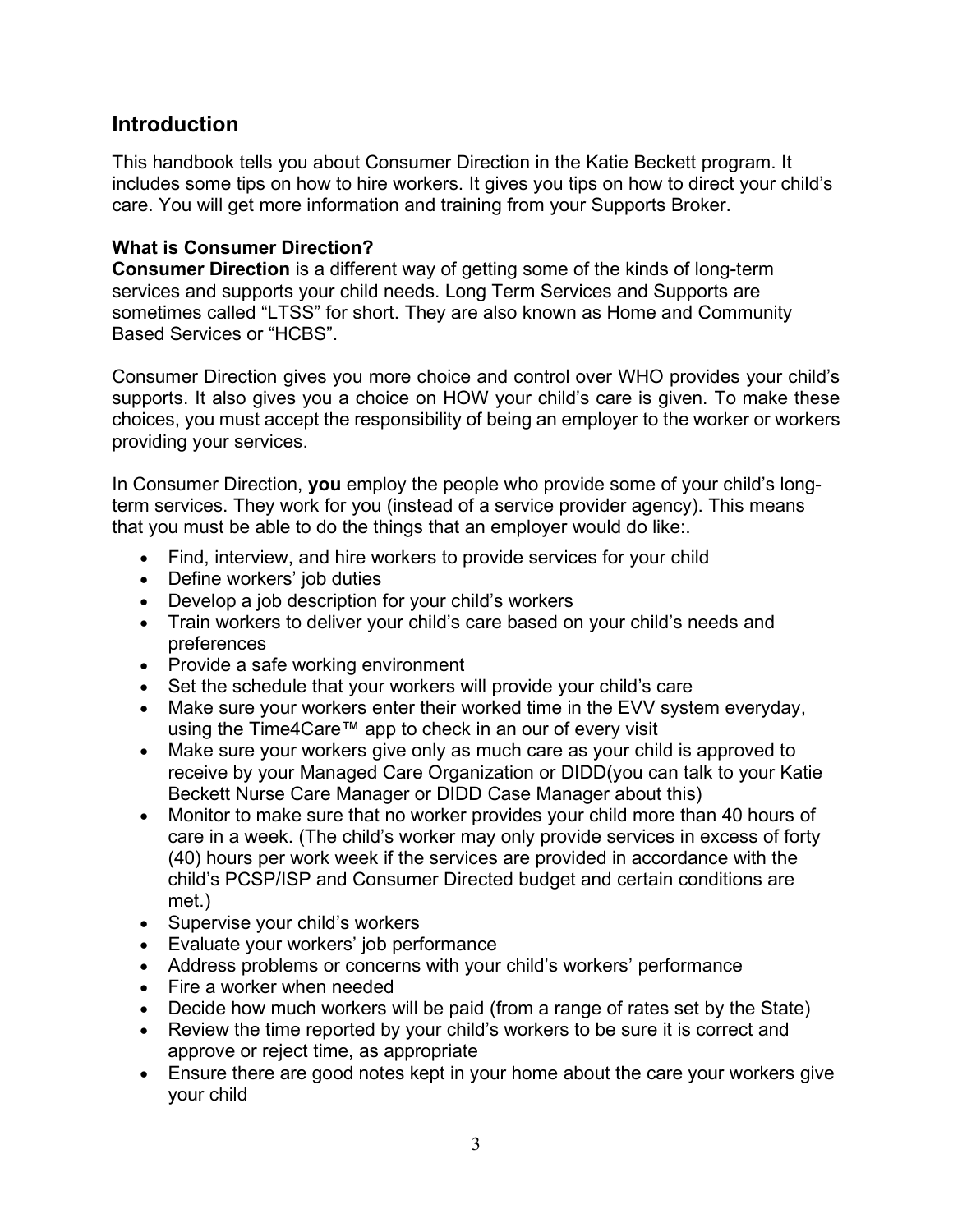- Develop a back-up plan for times when a scheduled worker does not show up. You cannot decide that your child will just go without services.
- Activate the back-up plan when needed

# **Using a Representative as the Employer of Record for Consumer Direction**

What if you cannot do some or all of the things listed above? Then, you can choose a family member. You can choose a friend. You can also choose someone close to you to do these things for your child. This person will be called an "Employer of Record."

It is important that you pick someone who knows your child very well and that you can depend on. The person you pick to be your Employer of Record should not abuse alcohol or drugs. They should not have a history of abusing, neglecting, or exploiting your child or anyone else.

To be your Employer of Record, the person must:

- Be at least 18 years of age.
- Know your child very well.
- Understand the kinds of care your child needs and how you want care to be given.
- Know your child's schedule and routine.
- Know your child's health care needs and the medicine your child takes.
- Be willing and able to do all of the things that are required to be in Consumer **Direction**
- Live with you in your home OR be present in your home often enough to supervise staff. This usually means at least part of every worker's shift. However, it may be less as long as it is enough to be sure your child is getting the quality care your child needs.
- Be willing to sign a Representative Agreement, saying they agree to do all of the things required for Consumer Direction.

Your Representative cannot be paid to do these things for your child. They also cannot be paid to give any of your child's care through Consumer Direction.

What if you need a Representative but do not have (or want) anyone to serve in that role? Your child may not be able to get care through Consumer Direction. If this is the case, your child will have access to the covered services he or she needs. This will be through provider agencies.

# **Help You Will Receive in Consumer Direction**

You or your representative will have help doing some of the things you must do as an employer. The help will be provided by Public Partnerships Limited, LLC (PPL). There are 2 kinds of help you will receive:

- 1. PPL will help you and your child's workers with paperwork and payments.
	- $\circ$  They will help you fill out the paperwork you must complete to be an employer.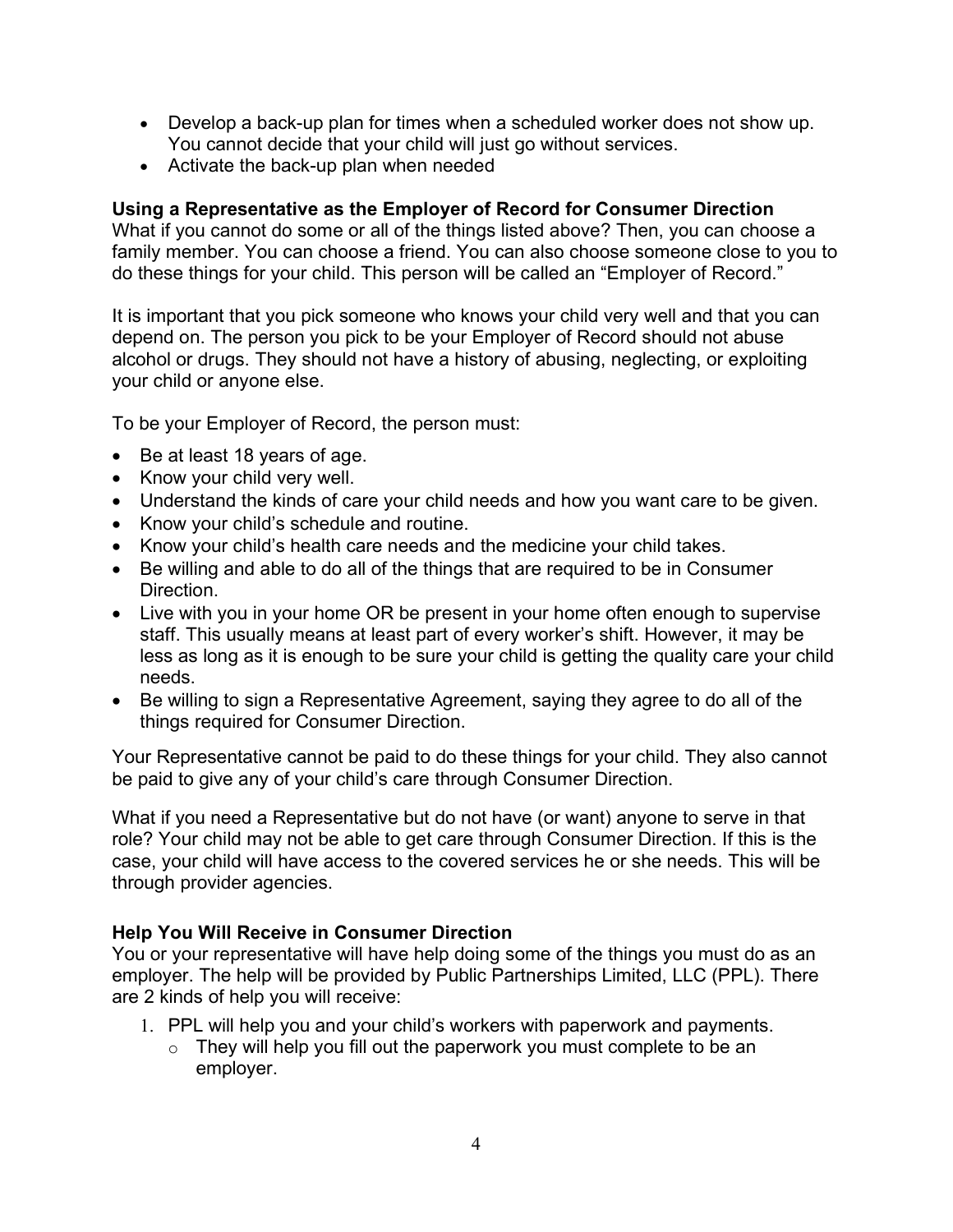- $\circ$  They will help your child's workers fill out the paperwork they must complete to be your employees.
- o They will provide training for you (see *Training Your Child's Workers* for information on the training that you provide), your Representative, and the workers you pick.
- $\circ$  They will make sure the workers you pick are qualified to give your child's care. They will make sure a background check is performed. They will make sure the worker is not on an exclusionary list that would not allow them to work for you.
- o Once you know when you want to get your child's services, based on your child's approved Person Centered Support Plan (PCSP) or Individual Support Plan (ISP), they will help you check to make sure your child's worker is using the EVV system correctly.
- $\circ$  They will pay your child's workers for the approved service they give.
- $\circ$  They will withhold, file and pay all required payroll taxes.
- 2. PPL will hire or contract with a Supports Broker for you. A Supports Broker is a person who will help you with the other kinds of things you must do as an employer. The Supports Broker will help you with things like:
	- Finding and interviewing workers
	- Writing job descriptions
	- Training workers on PPL required training topics and how to use the Time4Care app
	- Employers are responsible for training their workers on the needs of the child
	- Assisting with creating a schedule for your workers based on your child's PCSP/ISP, if requested
	- Develop an initial back-up plan for times when a scheduled worker does not show up

However, your Supports Broker CANNOT supervise your child's workers. You or your Representative must be able to do that by yourself.

Besides helping you with the things listed above, PPL is required:

- $\circ$  To report:
	- o Any suspected abuse, neglect or financial exploitation by your child's workers, your Representative for Consumer Direction, or others.
	- o Severe injuries that occur while your child is getting care through Consumer Direction

TennCare will pay PPL for the help they provide.

# **Who Can be in Consumer Direction?**

To be in Consumer Direction:

• You must be enrolled in Katie Beckett. **For more information on Katie Beckett, please refer to your TennCare member handbook.**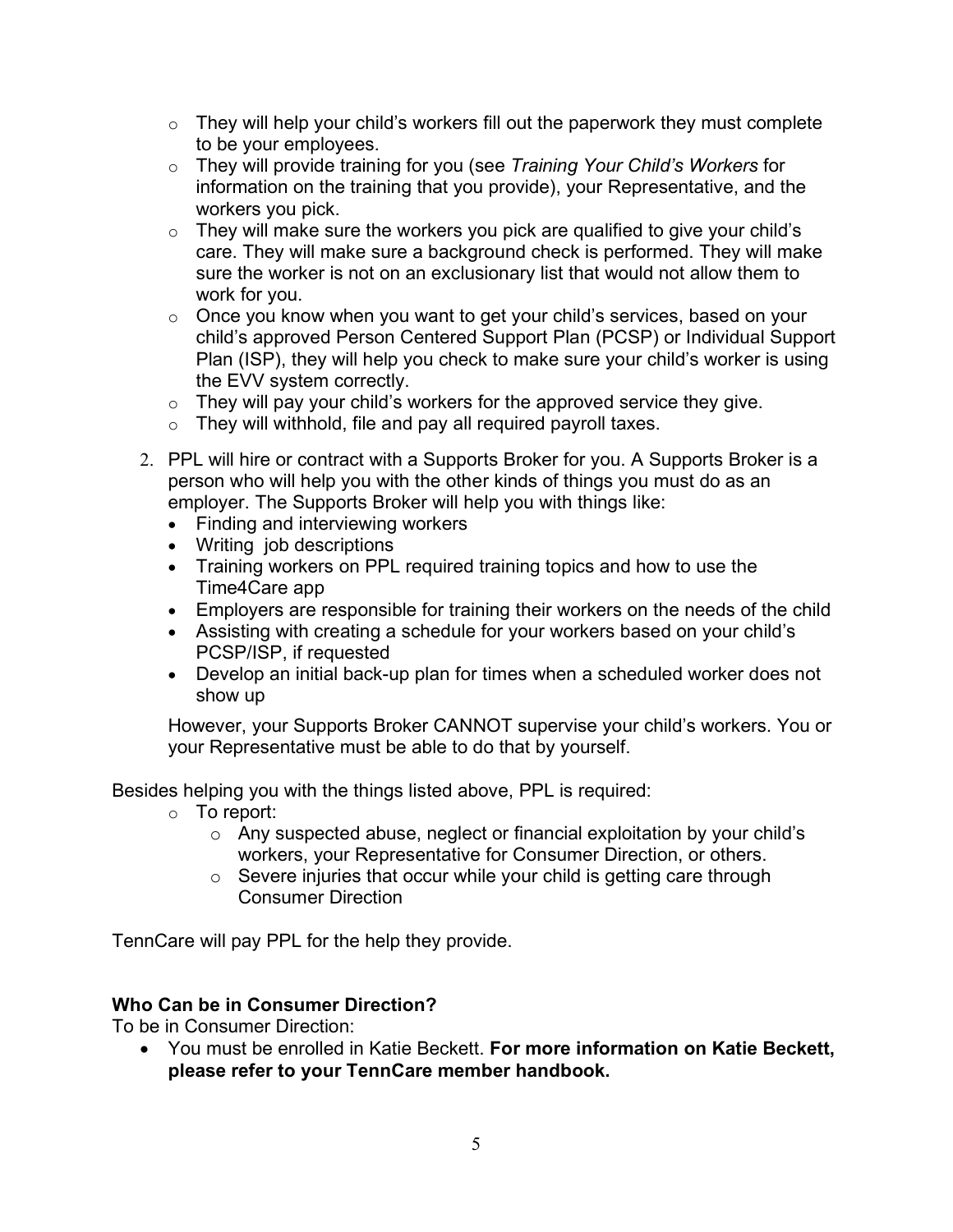- Your child must need one or more of the services that can be provided through Consumer Direction. The services your child needs are listed in your child's Person Centered Support Plan (PCSP) or Individual Support Plan (ISP). Your child's PCSP/ISP is written by you and your Nurse Care Manager/DIDD Case Manager. It is based on your childs needs and the decisions you make on how to best meet those needs.
- You must be able to do all the things required to employ your own staff. If you are not able to do this, you must have a qualified Representative for Consumer Direction. This person must sign an agreement to do all of these things.
- Your child must have a signed PCSP/ISP. It includes things to help keep your child healthy and safe in your home. This includes any extra risks that may come from choosing to hire your child's own workers through Consumer Direction.
- You must have a backup plan for your child. This plan will make sure your child's needs are met when a scheduled worker does not show up.
- You and your child's workers must agree to use PPL services to help you.

# **Services Available in Consumer Direction**

These are the services that can be provided through Consumer Direction. The kind and amount of care your child will get depends on what your child needs. Those services are listed in your PCSP/ISP. Your child **cannot** get more services by choosing to be in Consumer Direction, even if the amount you pay your child's workers is less than it would cost to get care through a provider agency. Your child can **only** get the services he or she needs that are listed in your child's PCSP/ISP.

**Supportive Home Care:** (Subject to limits) This is like Personal Assistance, but for children who live at home with their family. Someone to help your child with personal care needs or daily living activities that your family can't help your child with. This help could be in your child's home, on the job, or in the community. Includes help with **your** child's household chores (but not the whole family) or errands. They can help your child do things like get out of bed, take a bath, and get dressed so that your child is ready to go out into the community. They can also support your child in the community to do the things your child wants to do.

**Hourly Respite:** (Subject to limits) - Someone to support your child for a short time so you, the caregiver, can have a break. (Only for routine family or other caregivers who aren't paid to support your child.)

#### **Back-Up Plan for Consumer Direction**

In Katie Beckett, your child must have a back-up plan for times when a scheduled worker does not show up. You will need back-up for all of the home services your child receives. This includes those you get through Consumer Direction. The back-up plan for Consumer Direction says how you or your Representative will be sure your child's needs are met if a scheduled worker does not show up. A back-up plan includes:

- The names and phone numbers of people who have agreed to help your child
- The kind of help they can provide
- When they can help your child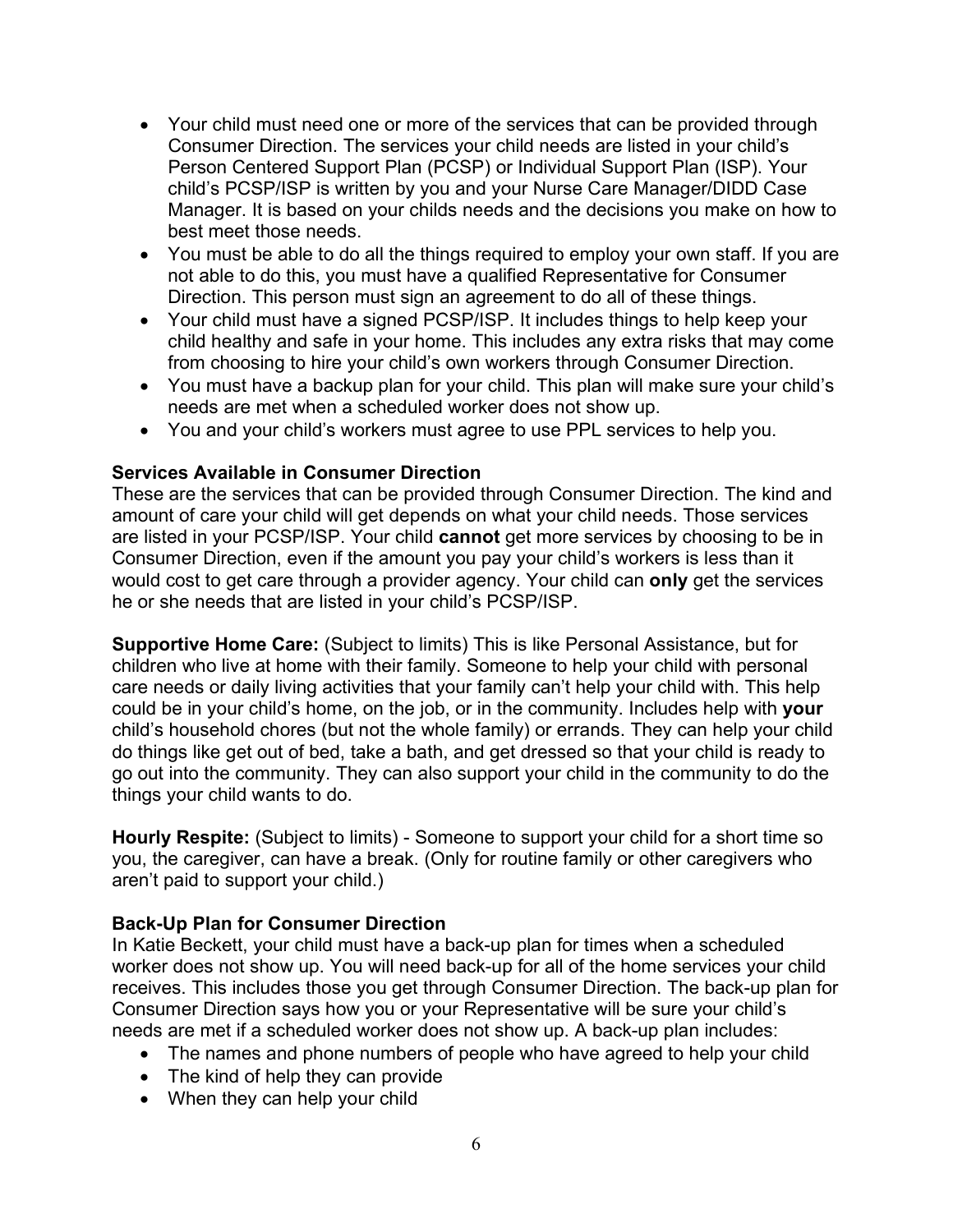• The order they should be contacted in

Your child's back-up may be family members. Your child's back-up may be friends and neighbors who have agreed to help your child at no charge. It could also be Consumer Directed workers who have agreed to give paid back-up services. It could even be a provider agency you have contacted that has agreed to give paid back-up for your child. Your MCO/DIDD will not have provider agencies waiting to help if your child's workers do not show up. **Developing a back-up plan for your child's Consumer Directed workers is your responsibility.** Your Supports Broker can help you with your child's first back-up plan.

You or your Representative must find the people (or provider agencies) who can serve as back-up. You (or your Representative) must contact each person or provider to see if they are willing to provide back-up care. PPL must follow up with each of them to confirm that they have agreed. PPL will share this information with your MCO/DIDD.

Your child's Nurse Care Manager/DIDD Case Manager must review your child's backup plan. Your child's Nurse Care Manager/DIDD Case Manager must agree that your child's back-up plan is okay before your child can start receiving supports through Consumer Direction. When you have to use your child's back-up plan, your Nurse Care Manager/DIDD Case Manager will make sure it works for your child. They will make sure your child is not going without needed services. If needed, your child's Nurse Care Manager/DIDD Case Manager will help you make changes to your child's back-up plan.

It is your job to call in back-up help when a worker does not show up. Your child cannot just go without care. To stay in Consumer Direction, you must be able to get the care your child needs.

# **Being an Employer in Consumer Direction**

#### **Writing a Job Description**

Before you start looking for a worker, it is a good first step to write a job description. It is a good idea even if you plan on hiring a friend or family member. A job description helps you decide what kinds of help your child needs. It also helps you decide what you are looking for in a worker. It helps your child's workers know what you expect too.

You can use the job description as a guide when screening/interviewing applicants. You can make sure applicants are willing/able to give the kinds of help your child needs. You can also use it to help you train the workers you hire. You can use it to monitor their performance too. Are they doing the things you hired them to do?

The job description should include:

- A summary of basic job duties
- Qualifications the person must have
- Specific information on how you want the job performed
- Days and times you need help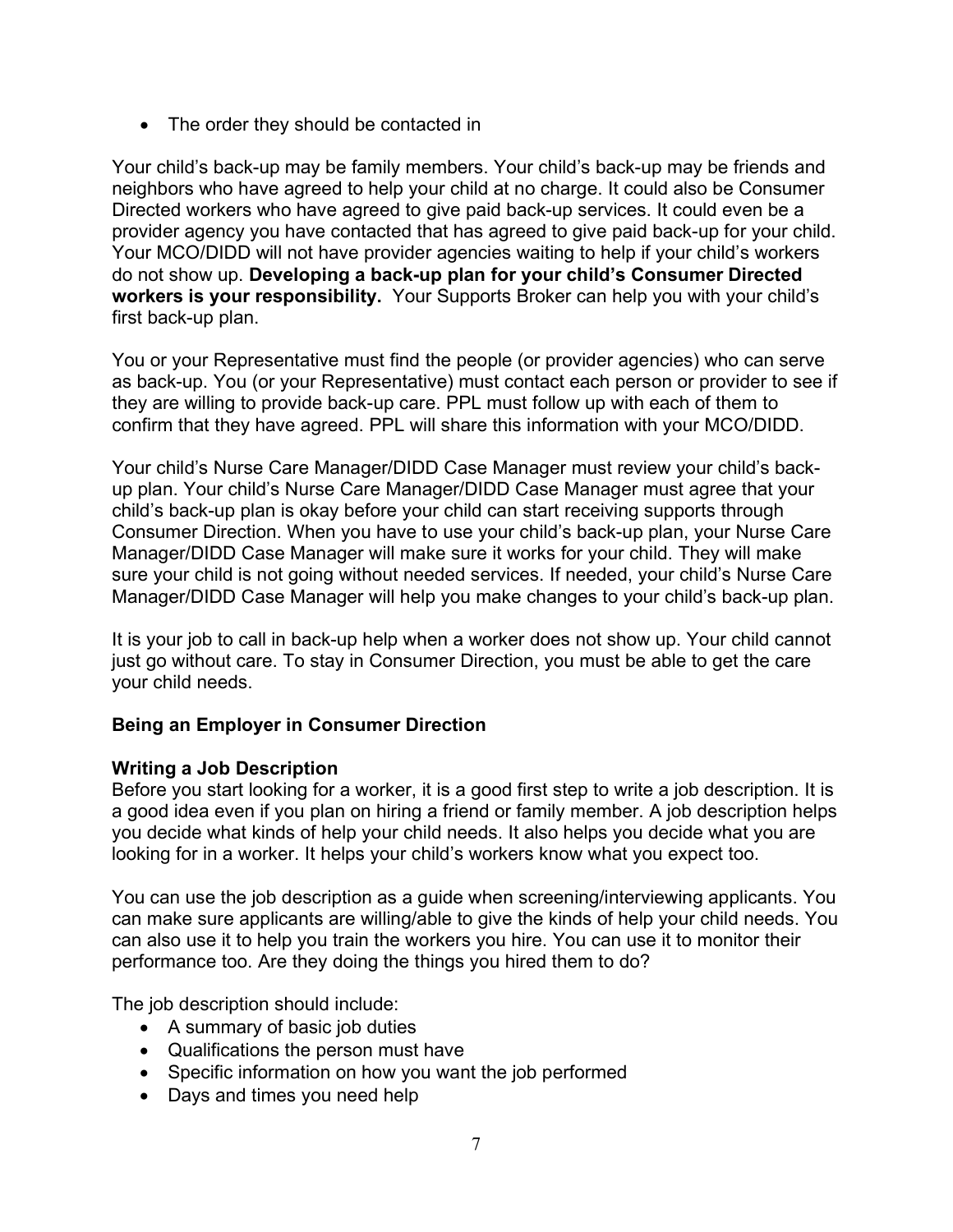You should discuss the job description with your child's workers. Make sure they agree to perform the care your child needs. Have them sign a copy of the job description and attach it to your Service Agreement.

If your child's needs change, you can update the job description. Review the job description with your child's workers any time it changes. Also, review it at least once a year.

# **Deciding How Much to Pay Your Workers**

There are several rates that can be paid for **most** of the services available. These rates are set by the State. For **most** services, you can decide which rate you will pay each worker. You can pay different workers a different rate. However, you can only set one rate for each worker. How do you know which rate to pay?

Here are some things you may want to think about:

- How much experience does the worker have providing care for your child or for others?
- Will care be provided during "normal" work hours? Will the worker provide care in the evenings or on weekends?
- What kinds of tasks will the worker perform? Are they simple tasks? Do they require more skill and effort? Is there heavy lifting involved?
- Will the worker be helping you with your medicine or other health care tasks?
- Will the worker be going with your child or transporting your child into the community?

Your Supports Broker will talk with you about the rates you can choose to pay.

# **Minimum Requirements for Workers**

A person must meet all of these requirements to be a worker in Consumer Direction:

- Be 18 years of age or older
- Not be your Representative for Consumer Direction
- Not be the child's spouse, legal guardian or Power of Attorney
- Be able to perform all of the services (including tasks) needed by the child
- Be able to provide care at the schedule needed by the child
- Be able to read, write, understand instructions and communicate with the child
- Have a valid Social Security number and be authorized to work in the United **States**
- Have a criminal record check performed and pass this record check. This includes checks of the abuse and sexual offender registries.
- Complete all required training (including child and adult CPR and First Aid training and Relias initial and annual refresher training for Part B
- Complete all required paperwork to provide care through Consumer Direction
- Sign a Medicaid Agreement and obtain a Medicaid provider number
- Have a valid driver's license and proof of insurance (if they will drive your child places)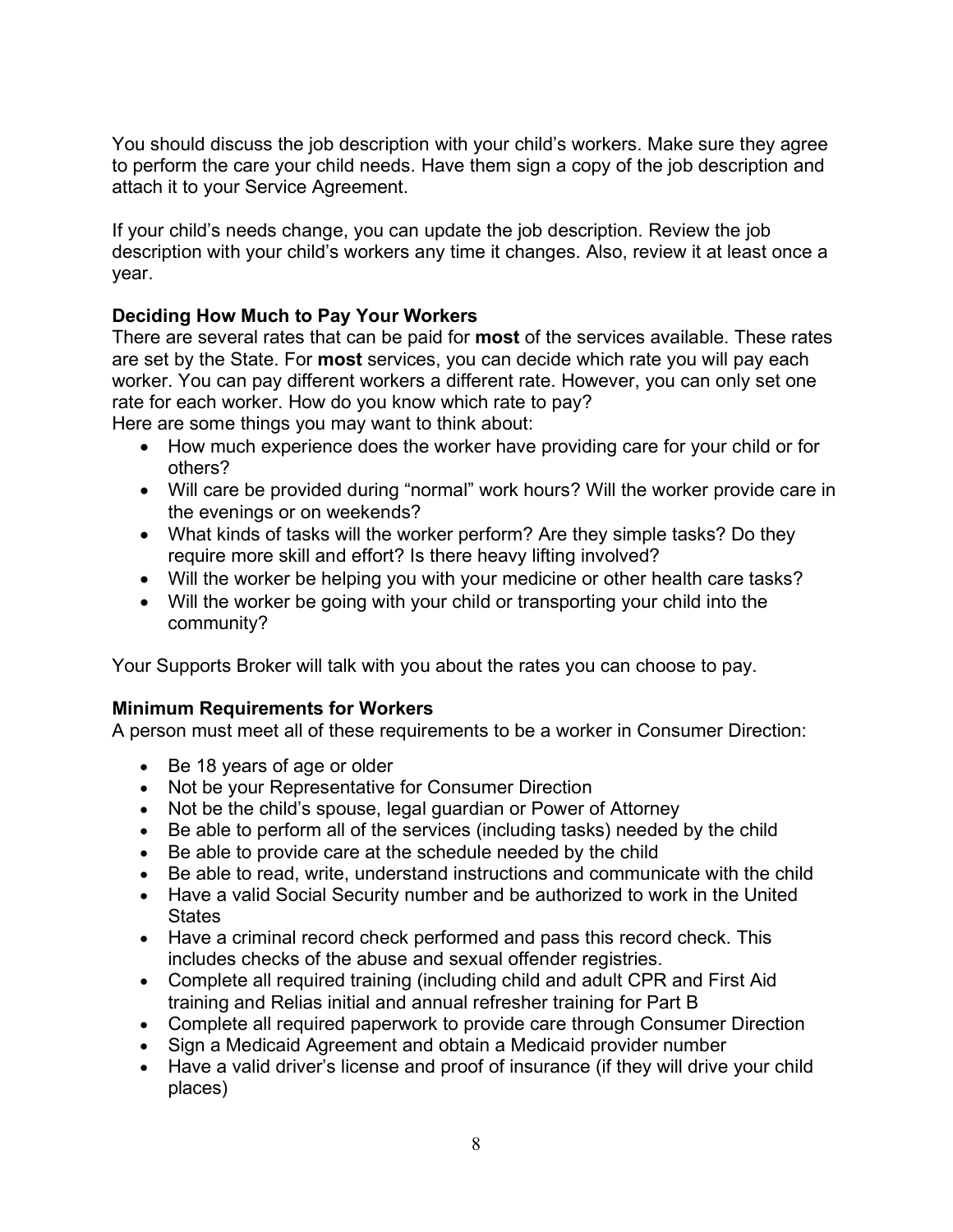#### **Hiring Friends and Family**

You may already know who you want to hire to give your child's care. It could be a friend. It could be a family member. You cannot hire your spouse. You cannot hire your child's Representative. You cannot hire a legal guardian. You cannot hire a Power of Attorney. You cannot pay people to provide care they would have provided for free. Katie Beckett only pays for care to meet needs that cannot be met by others who already help your child.

You **cannot** pay anyone who lives with your child to provide Hourly Respite or Supportive Home Care. This includes:

- An immediate family member (parent, grandparent, child, grandchild, sibling, mother-in-law, father-in-law, sister-in-law, brother-in-law, daughter-in-law, son-inlaw, or adopted and stepfamily members)
- Anyone you live with (or that you have lived within the last 5 years)

#### **Finding Workers**

If you do not know who you want to hire, there are many ways to find workers. Be sure friends and family members know you are looking to hire someone. You can make a flyer. You can also make an advertisement (ad). You can post it on bulletin boards at local employment offices and grocery stores. You could also post it at churches, colleges or social service agencies. You can also reach out to your Supports Broker for help with creating a job ad or job posting. You can try any place you think you may find people looking for work. Call first or talk with the establishments to find out about rules they may have for posting flyers. There are also many online job boards where you post the job opening.

Never include your name or your child's name. Instead, describe your child. For example, "Child who uses a wheelchair needs help with…". Another example is, "Family looking for help caring for child by …". Never give your home address. It may be best to have interested people respond by phone. That way, you can screen them first.

#### **Screening People You May Want to Hire**

Once you find people interested in working for you and with your child, you may want to screen them first. Screening means that you ask some questions to find out more about that person. It will help you decide if you want to interview that person. Screening is usually done over the phone. It could be done through email. It could be done other ways too.

Screening helps the applicant understand what you are looking for in an employee. It helps them know what to expect. You can use the job description as a guide. Tell each applicant you screen that you are required by law and TennCare rules to conduct a criminal background check. Tell them that you will be checking references. You may also mention the rate (or range of rates) you are willing to pay. This may help you make sure the applicant is still interested.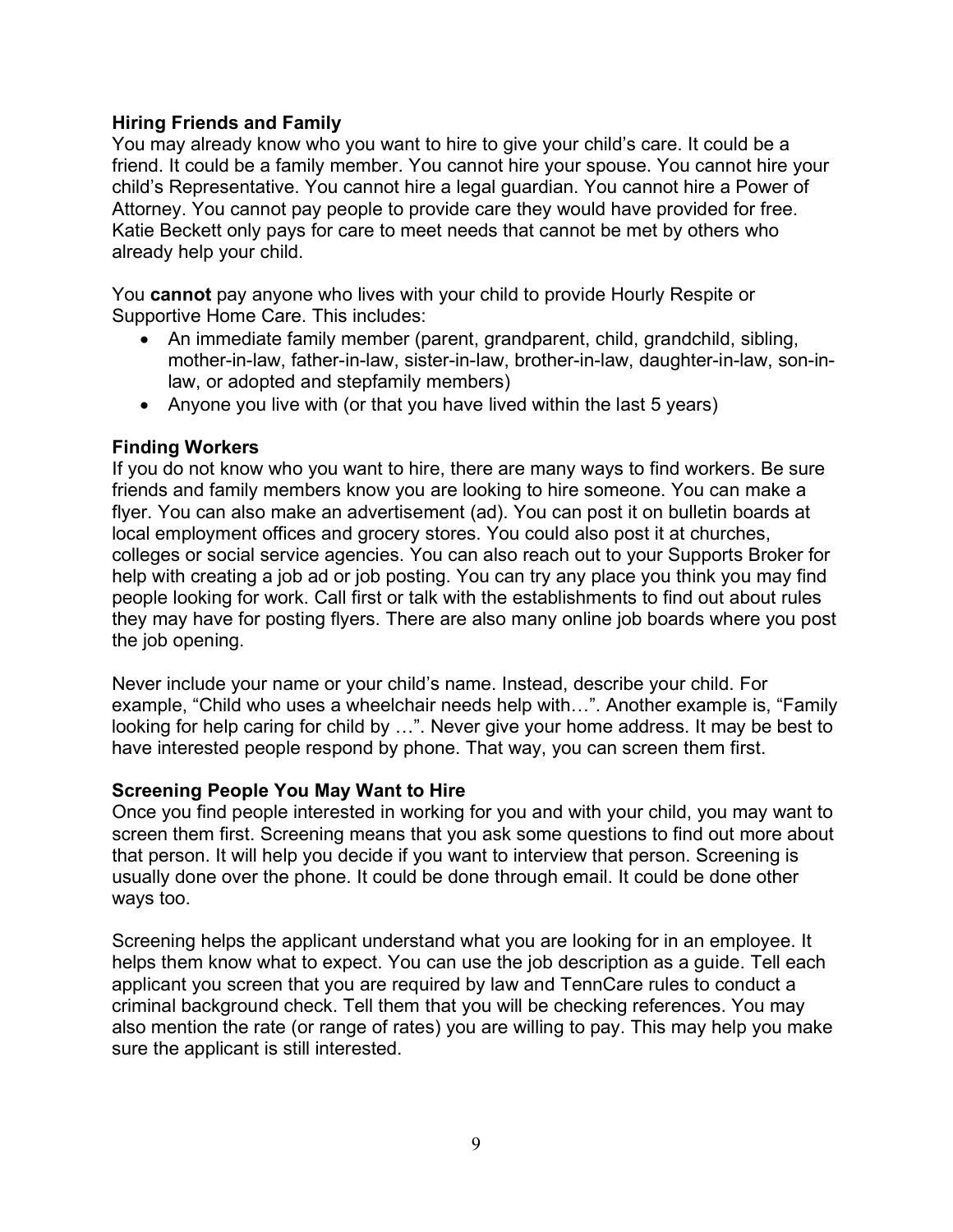Ask and answer only job-related questions. Do not ever give out personal information. Only give information on what the person must know in order to decide if they can give the care your child needs.

Here are some quick tips and reminders about screening applicants:

- Call people back as soon as possible.
- Provide basic information about the job
- Ask if it sounds like something they are interested in and able to do.
- Ask a few questions:
	- o Why are you interested in this kind of work?
	- o What training or experience do you have?
	- $\circ$  Are there any parts of the job you may not be able to do? You may want to ask specifically about things like lifting, transfers, help with bathing or toileting, or medication. If you need someone to accompany or transport your child into the community, you may want to ask about that too.
- Be organized and take notes. It may be difficult to remember each applicant's responses.
- You may want a family member or friend to help you. You can also ask your Supports Broker.
- Do not answer any personal questions.

After screening, if you think you would like to interview this person, you can set a time while you are on the phone. If you are not sure, you can politely end the conversation. You could say *"Thank you for your time. I will be making my final selections by (date) and will contact my top choices to set up an interview. Thanks again, good-bye!".*

Remember, you do not have to interview anyone. Let each person know you will call them back if you decide to interview them.

#### **Interviewing**

Once you have screened applicants, you are ready to interview applicants. A face-toface interview gives you the chance to learn about the person applying for the job. It also gives the applicant a chance to learn more about the job. It gives the applicant a chance to learn what your child needs and what you expect. This helps both of you make a good decision.

This works best if you are prepared. It is a good idea to have questions ready that you want to ask. Below are some examples of things to ask. Pick those that make sense for you. Add other questions about the kind of help your child needs.

Some examples of things to ask are:

- Tell me a little about yourself.
- Tell me about your work experience.
- What do you like best and least about the work you have done in the past?
- Do you have any training or experience helping a child or someone who has a disability? Give some examples.
- Are you comfortable around people with disabilities?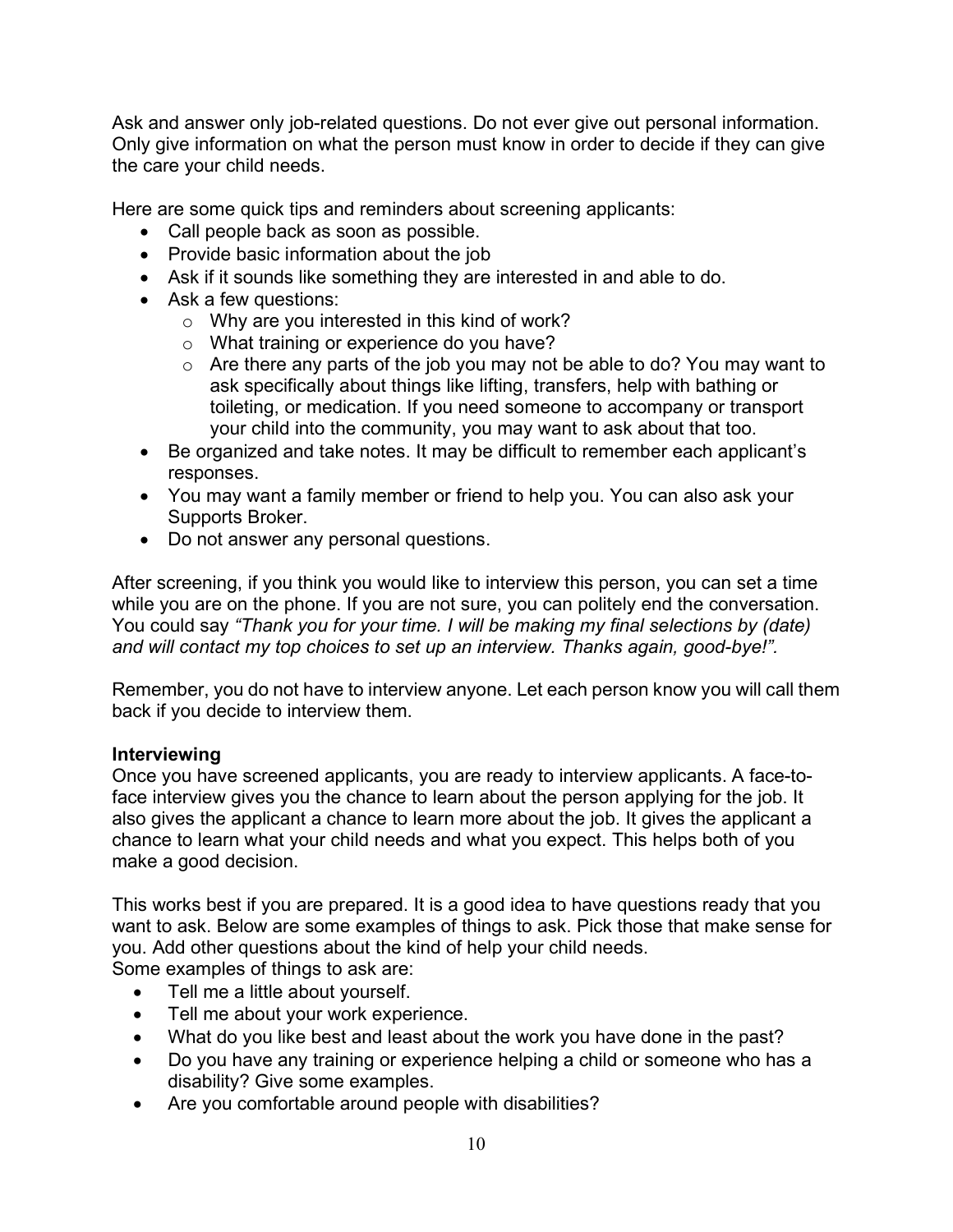- Are you prompt and reliable?
- How much notice would you need if my child needs extra help and is approved for more hours of care?
- Would you be able to help my child with lifts or transfers using the right equipment?
- Can you think quickly on your feet? Give some examples.
- How do you handle differences of opinion with an employer? Give an example.
- How do you handle constructive criticism? Can you give an example?
- How do you deal with another person's anger or frustration?
- Do you feel comfortable helping bathe someone?
- Do you feel comfortable helping with toileting?
- Are there things you do not feel comfortable doing?
- Do you have reliable transportation to and from work?
- Describe your best qualities.
- Describe your worst qualities.
- What are your pet peeves?
- Do you prefer/require lots of supervision or just a task list?
- Do you have any questions or concerns about the job?

#### **Questions You Cannot Ask During a Screening or Interview:**

When you are an employer, you must be fair to all of the people who apply to work for you. To help you treat people fairly, there are questions you should not ask during a screening or interview. Also, you should not use these reasons to hire (or not hire) someone. It is against the law to not hire a person for any of these reasons:

#### • **Marital/Parental Status**

- o Do not ask applicants if they are married, pregnant or planning to become pregnant.
- o Do not ask if applicants have children, the number or age of their children, or about child care.
- $\circ$  You may ask if a person can work the hours you need help. However, you must ask all applicants (men and women) the same question.
- o Do not ask the applicant about the names of family members or where they work.

# • **National Origin or Native Language**

- o Do not ask about a person's birthplace or citizenship. You can ask, "If hired, can you provide proof that you are eligible to work in the U.S.?". However, you do not need to ask since all new employees must complete the federal I-9 form. They will also have to provide that proof. If you decide to ask the question, you must ask all applicants (not just someone you think may not be a U.S. citizen).
- $\circ$  Do not ask the person about their native (or first) language. It is okay to make sure the applicant can clearly understand and communicate with you in order to do their job. However, you cannot simply ask what language the person speaks.

#### • **Age**

o Never ask an applicant's age except to make sure the person is at least 18 years old, which is required for Consumer Direction.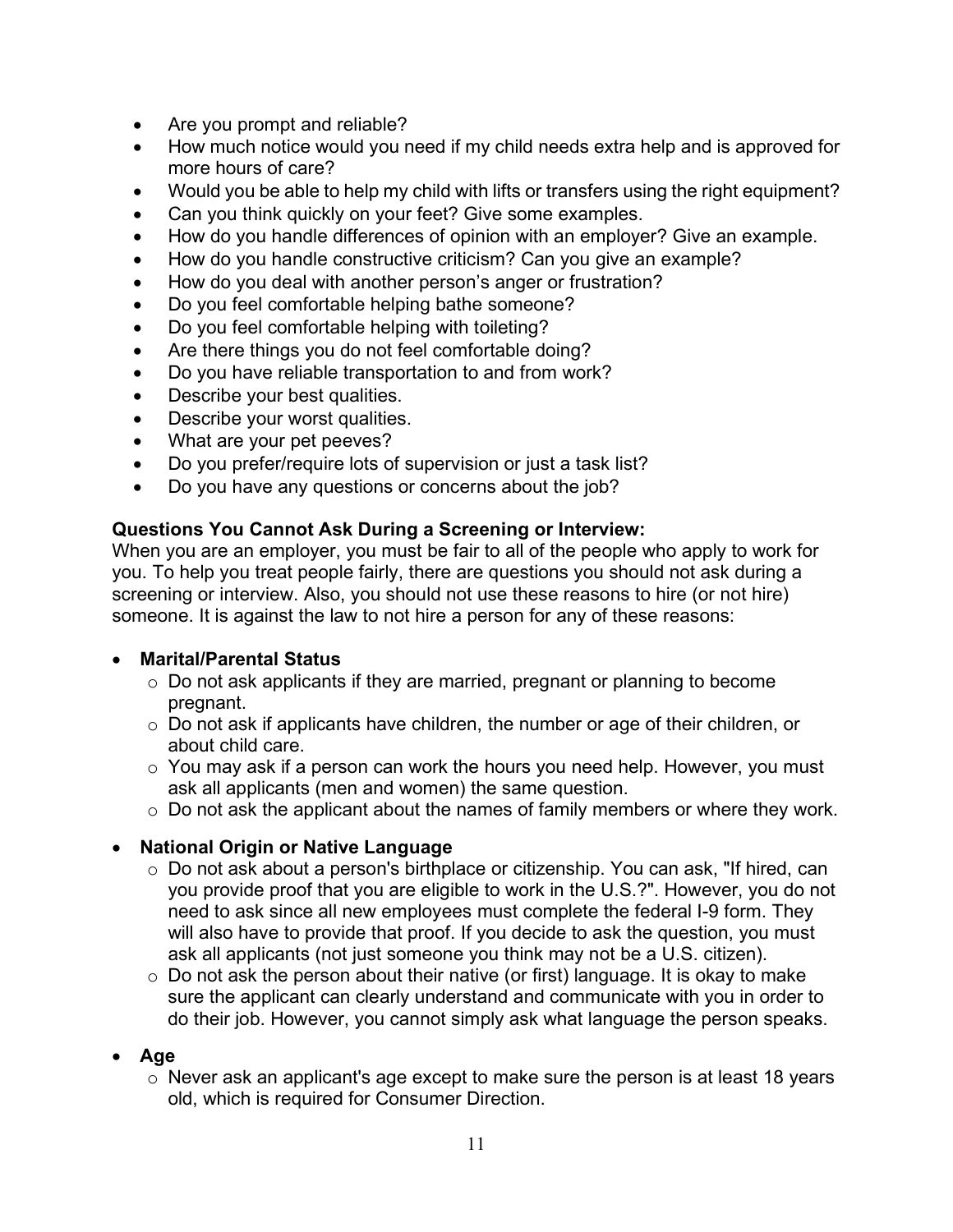# • **Religion, Schools, and Organizations**

- o Do not ask any questions about religious beliefs. Do not ask if the person goes to church or where they go to church. It is okay to be sure they understand the work schedule and are able to provide care when you need it.
- o Do not ask the person about their star (or zodiac) sign.
- o Do not ask where a person goes to school. You can ask about education the person has completed that may help them do the job.
- o Do not ask about clubs or organizations the person belongs to.

# • **Criminal Record**

 $\circ$  Do not ask if the person has ever been arrested. You may ask about a conviction, if it is related to the job. For example, you could ask if the applicant has ever been convicted of driving under the influence. You should only ask this if the person you are hiring will be driving your child into the community. Remember, all workers must have a criminal background check performed in order to give care in Consumer Direction.

# • **Discharge from Military Service**

o You can ask about military service, but cannot ask about the type of discharge. That is because it might be a way to learn about other things you cannot ask about—like disabilities or arrests.

#### • **Race**

o You cannot ask about or discriminate against any applicant based on their race.

# • **Disabilities and Health Problems**

- o With the passage of the Americans with Disabilities Act of 1990 (ADA), you must be very careful when asking questions about an applicant's abilities (or disabilities). You cannot ask if the person has any disabilities or health problems. Instead, describe the requirements of the job and focus on the applicant's ability to meet them. You can ask applicants if they are able to perform all of the required tasks safely.
- $\circ$  What if an applicant voluntarily discloses a disability or has an obvious disability? If you think it may be necessary to make changes so the applicant can perform the job, you may ask limited follow-up questions. These questions should help decide what those changes might be. However, never ask questions about the kind or severity of the person's disability.

# • **Sex**

o You cannot discriminate against any applicant based on their gender.

# • **Political Party**

o You cannot ask about the political party the person belongs to or how they vote.

#### • **Job Attendance**

 $\circ$  You should tell applicants when care will be needed. Make sure they can work the hours that you need them. It is also okay to ask about an applicant's attendance record at previous jobs. (People miss work for lots of reasons, not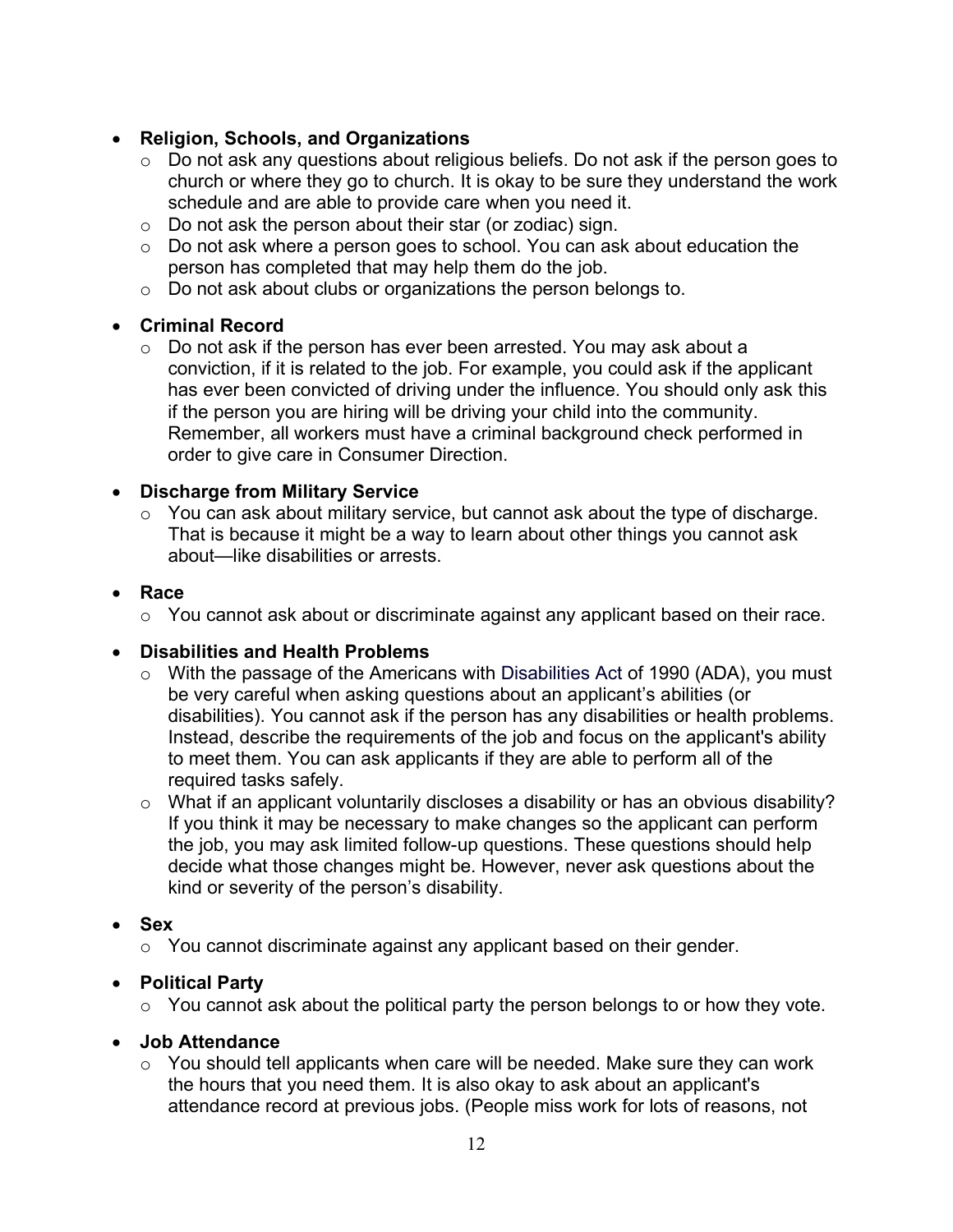just illness.) However, you cannot ask how many absences at a prior job were due to illness. You cannot ask about job-related injuries or workers' compensation claims. Do not ask about the health of family members or others in their life either. Under the ADA, you cannot decide not to hire someone because they have a relationship or association with a person who has a disability.

# • **Drug Use**

 $\circ$  It is okay to ask an applicant about current use of illegal drugs. However, you cannot ask about prior use of illegal drugs. You cannot ask about any prescription drugs they now take. Also, you cannot ask the person if they have any addictions.

#### • **Finances**

- $\circ$  You cannot ask if the person owns or rents their home.
- $\circ$  You cannot ask if the person owns a car, unless the job includes transporting your child into the community, and the person will need to drive their own car.
- o You cannot ask the person's credit rating.

Set a day and time for the interview that works for you and the applicant. Decide where you will meet. If you are interviewing in your home, give the person directions to your house. If you prefer not to interview in your home, find another place that works for both of you. Be sure you have each other's phone number in case one of you needs to change the time.

#### **When the Applicant Arrives:**

Pay close attention. Do they look neat and clean? Are they dressed appropriately? Do they seem comfortable around your child? Do you and your child feel comfortable around them? Find out as much as you can about them.

You will be hiring someone who may perform very personal tasks for your child. Your decision may be based on just a few contacts. Make the interview count. Your child's health and safety depend on the choice you make.

- Try to help the applicant feel comfortable. You can ask "Did you have any trouble finding the house?" .Talking about the weather is always safe and helps people relax.
- Have the applicant fill out a job application. (PPL will give you one.) Then give them the job description. Have the applicant read the job description while you look over the application. Pay attention to:
	- o How does it look? Is it neat?
	- o Is past experience included?
	- $\circ$  Is it complete? (Does it include work experience and education?)
	- o What are the employment patterns? (Are there frequent job changes?)
- Be sure to ask about:
	- $\circ$  Gaps in employment (any time period of over one month)
	- o Things that are missing (education, former employers)
	- o Inconsistency (information or dates that do not make sense)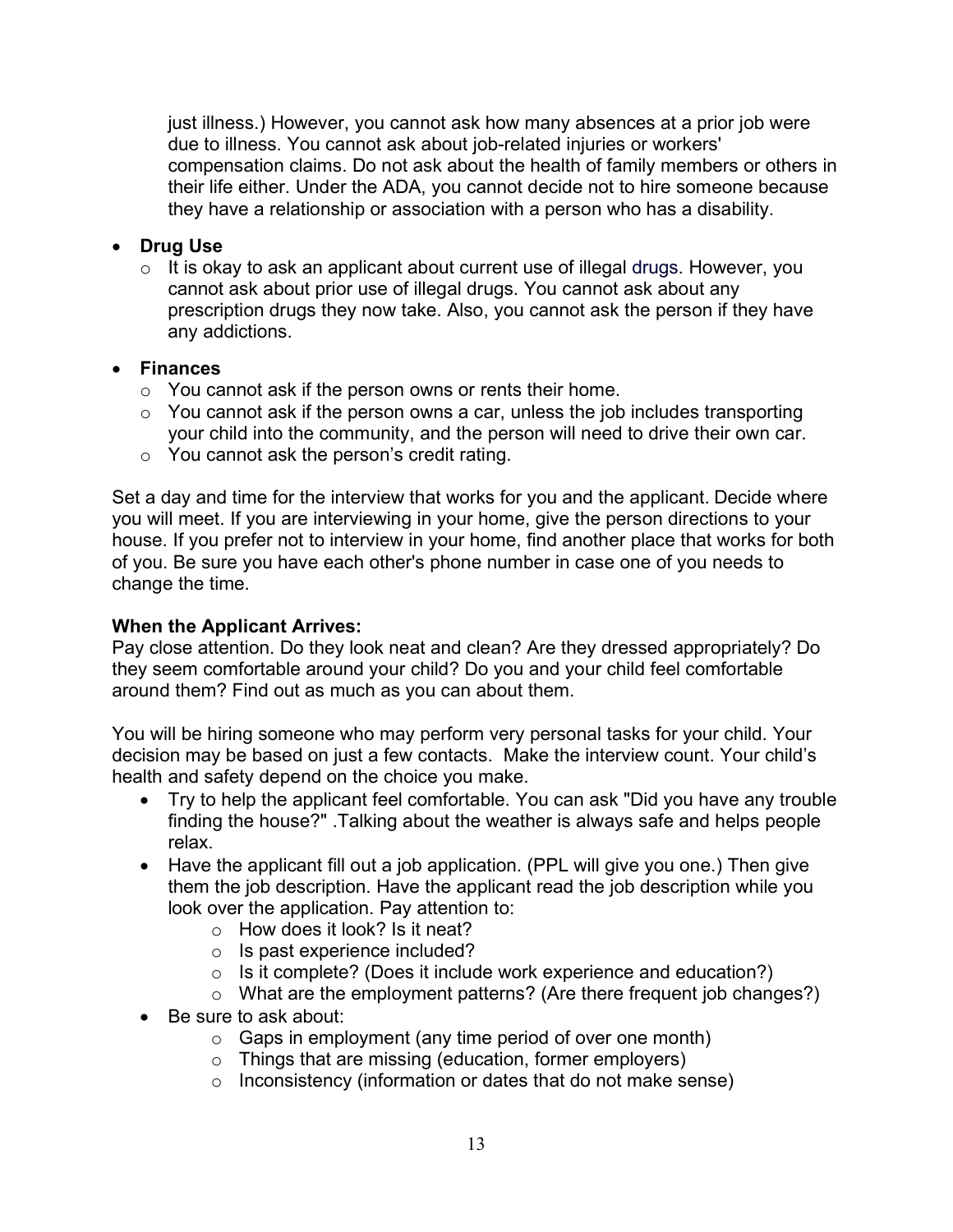(If you have questions about any of the information on the application, ask them during the interview.)

- Explain your child's disability/needs, as you feel comfortable.
	- o Give information that would be important for someone to understand if they were helping your child.
	- o Review the job description.
- Ask the Interview Questions.

After you finish your questions, ask applicants if they have any questions. The questions they ask can tell you a lot. Be sure not to talk too much. You want to learn about them.

# **Things to Look Out for:**

An applicant who:

- Has alcohol on their breath
- Appears unclean (dirty hair, dirty fingernails, messy clothes)
- Is rude or disrespectful
- Is late
- Discloses confidential or negative information about a previous employer
- Takes control of the interview
- Seems to have pity toward your child
- Makes little eye contact (Keep in mind it might also mean the person is shy. It could also be that the person is from a culture that thinks too much eye contact is disrespectful.)
- Begins the interview by telling you all the things he or she cannot do or all the times they cannot work
- Cannot provide references or contact information for former employees (Even someone who just moved should have friends or previous employers elsewhere.)
- Says they just really need a job and will take anything for now
- Looks to a non-disabled person in the room for guidance or directs responses to that person

# **Be sure to discuss the following during the interview:**

- Duties and responsibilities of the job
- Specific hours and days of work
- Rate of pay
- Arranged time off
- How they will be trained
- How their performance will be evaluated
- How much notice is expected from the worker and employer for termination of services

Be sure to take good notes. You can refer back to your notes to decide who you want to hire. You do not have to do the interview alone. You can ask a friend or family member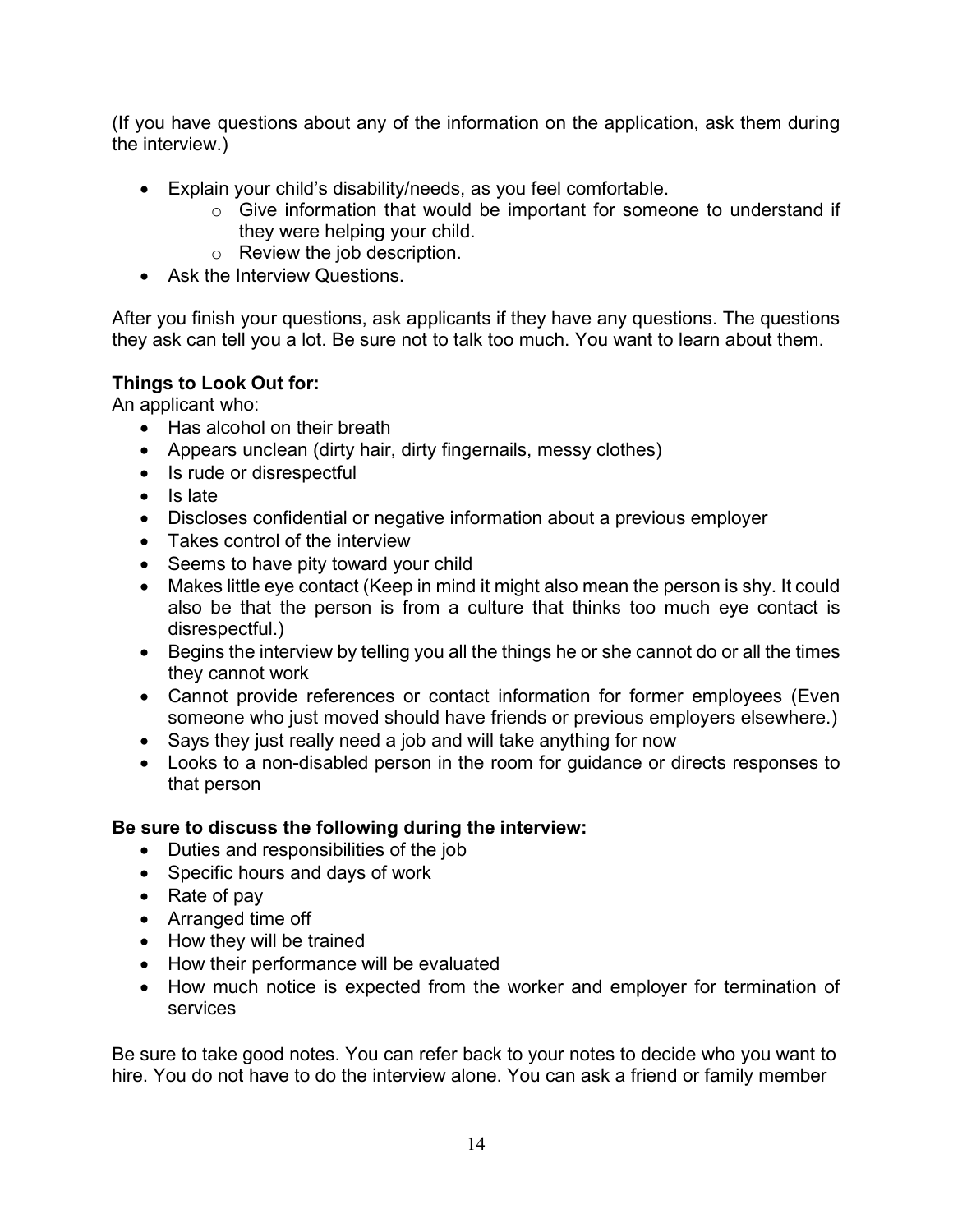to sit in on the interview. You can also ask your Supports Broker. It can be helpful to have someone else to compare notes with after the interview.

# **Here are Some Quick Tips and Reminders About Interviewing Applicants:**

- Hold the interview in a place that is safe for you.
- Having a second person sit in is a good idea for safety and also because that person may notice things during the interview that you do not.
- Eliminate distractions. Turn the TV and radio off. Make sure pets and children will not interrupt.
- Recognize that it is natural to feel nervous when interviewing. The prospective worker is probably nervous too.
- Being prepared for the interview will lower your anxiety level.
- Having a friend or family member with you may help calm your nerves.
- Be Prepared. Before the interview, make sure you have:
	- o A blank application form (PPL will give you one.)
	- $\circ$  A job description
	- o Information about your child's disability
	- o Information about special equipment your child uses
	- o A way to record your impressions (write them yourself, have a tape recorder, or ask a friend to take notes)
	- $\circ$  A list of the interview questions you will ask (See the list of suggested questions we have included in this handbook.)

# **Planning the Interview Questions:**

- Decide ahead of time what questions you will ask, and write them down.
- Frame your interview questions to give you the information you need. (At the very least, you want someone who is trustworthy, reliable and responsible. Ask questions that will give you that information).
- By using the same list of questions for each applicant, you will be able to compare their responses more easily. Do not ask illegal questions. (See the "Questions You Cannot Ask in a Screening or Interview" page.)

#### **Narrowing Down the Applicants**

Once you have finished your interviews, you are ready to choose your top candidates. Review the answers the applicants gave you to the interview questions. Review the notes you made too. If you had someone else with you during the interviews, compare notes with them.

After you have considered everything, pick the best ones. Then you need to check references. This is an important step. Never hire someone without talking with each of their references. You should also call former employers. You should call even if they are not listed as references.

Keep a list of names and numbers of your other top choices. Do this even if the first one accepts. You may want to hire more than one worker. Also, you may want to see if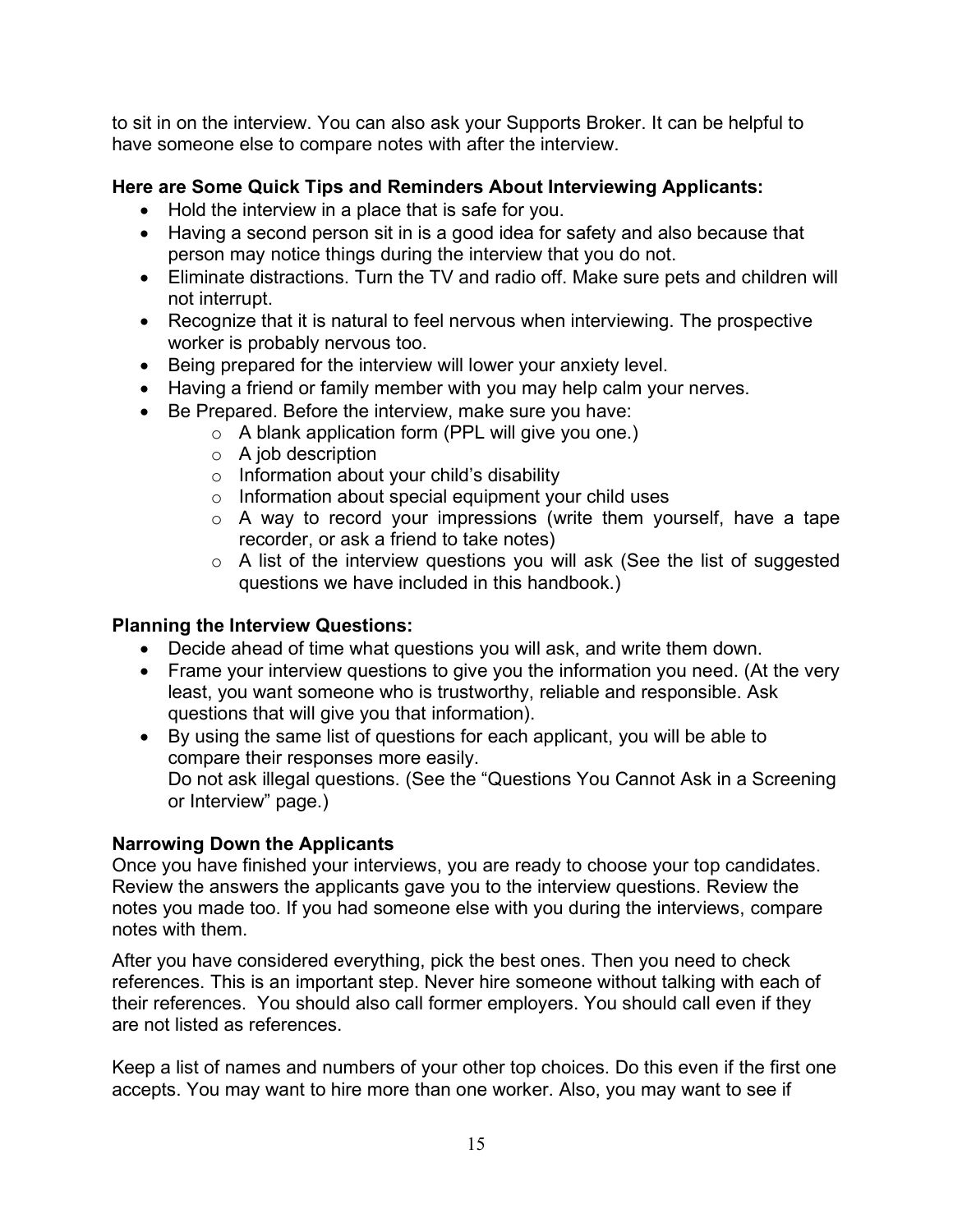others would be willing to be back up workers. You may also want to come back to this list if the worker you hire does not work out.

#### **Making an Offer**

After these steps have been completed, you are ready to make an offer. Call to offer the job to the person you want to work for you providing support to your child. If they accept, you will need to meet with the worker next. You will need to fill out the employment packet via PPL's MyAccount system. Your workers must complete all paperwork via the MyAccount system. A valid email address is required to complete the paperwork. Your workers must submit all required paperwork to PPL. Your workers must complete all required training **before** they can start work. PPL will let you know when your workers can start.

#### **Background and Registry Checks**

If they accept the offer, then PPL will do the background check. PPL will also check the abuse and sexual offender registries. They must pass these checks before they can begin to work for you.

What if they do not pass? You can choose to hire a worker who fails the background check. You cannot hire a worker who fails the registry checks though. You must review the results of the background check with your child's Nurse Care Manager or DIDD Case Manager. You and your child's Nurse Care Manager or DIDD Case Manager will determine if the results are acceptable. Think carefully before deciding to do this. If you decide to hire someone with a criminal history, you do so at your own personal risk.

#### **Training your child's Workers**

There are different kinds of training your child's workers must do. All workers must finish this training. Some of the training will be given by PPL. Some of the training will be arranged by PPL. There is a list of training topics PPL must cover. You will find this list in the training PPL completes with you.

Also, you must train your child's workers on how to provide care for your child. Schedule a time to orient and train your child's new worker.

You will want to look over the job description again. Do this in more detail. You will want to talk about each of the tasks to be done.

You will want to talk about how you want each task done. Talk about these things even if your child's worker has experience. Your child's care is unique. Set the tone that you are the employer. Even if you talked about these things in the interview, it is important that you do it again.

Training a new worker should include:

- A tour of your living space.
	- $\circ$  Show your new worker where supplies and equipment are kept.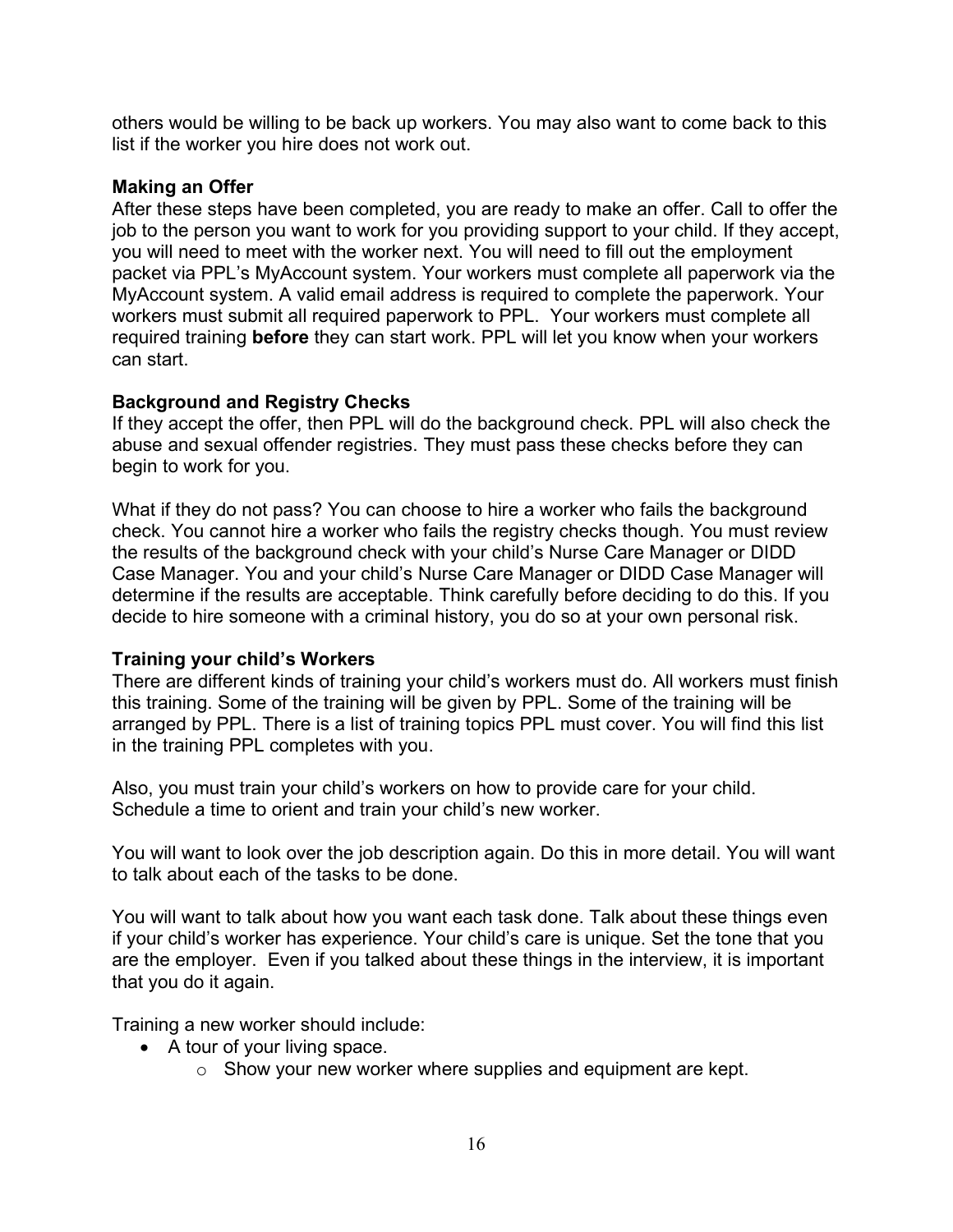- Talk about your child's disability.
	- o Discuss your child's disability and anything specific your child's worker should know (i.e., Does your child get more fatigued as the day goes on? Is your child sensitive to cold? Does your child have days on which he or she can do more for themselves than other days?).
- Explain and demonstrate worker duties.
	- o Give an overview of the job duties. Use the job description.
	- o Talk about how you want each task to be performed. Give step-by-step instructions, including the order in which they should be performed. Be specific.
	- $\circ$  If possible, have someone there who helps your child that can help demonstrate the tasks.
- Safety and Security
	- o Lifts and Transfers Review safe procedures for completing lifts and transfers.
	- $\circ$  If you are requiring your worker to lift your child, train them in proper lifting procedures. This will help to avoid injury to your child's worker or your child.
	- o Discuss safety guidelines for any disability-related equipment the worker will be expected to use.
	- o Reinforce safety guidelines for any household appliances or equipment the worker will be expected to use.
	- o Discuss what to do in case of an emergency with your child's worker.
	- $\circ$  Universal Precautions Reinforce the importance of washing hands thoroughly before and after preparing food and completing personal care duties. Discuss the use of plastic gloves if preferred.
- Expectations Review the following topics: Job Description and Performance Expectations. Be sure to stress the following topics:
	- o **Confidentiality** What you say and do in your home should remain confidential. The kind of help being provided by your child's worker is not to be discussed with their friends, family members or other individuals they may work for. Be specific. Some people think if they are not saying something bad about you or your child, it is not a violation of confidentiality. The worker should be reminded that it is disrespectful. The worker should also be reminded that violating confidentiality can be grounds for termination.
	- o **Punctuality** Make sure your child's worker understands the importance of reporting to work on time. If late, this can result in your child's care not being provided as needed. It can also cause problems with the Electronic Visit Verification (EVV) system and the worker's paycheck.
	- o **Record Keeping** Make sure your child's worker understands the importance of using the EVV application when starting and ending your care. If they do not, it will cause your child's worker to not be paid in a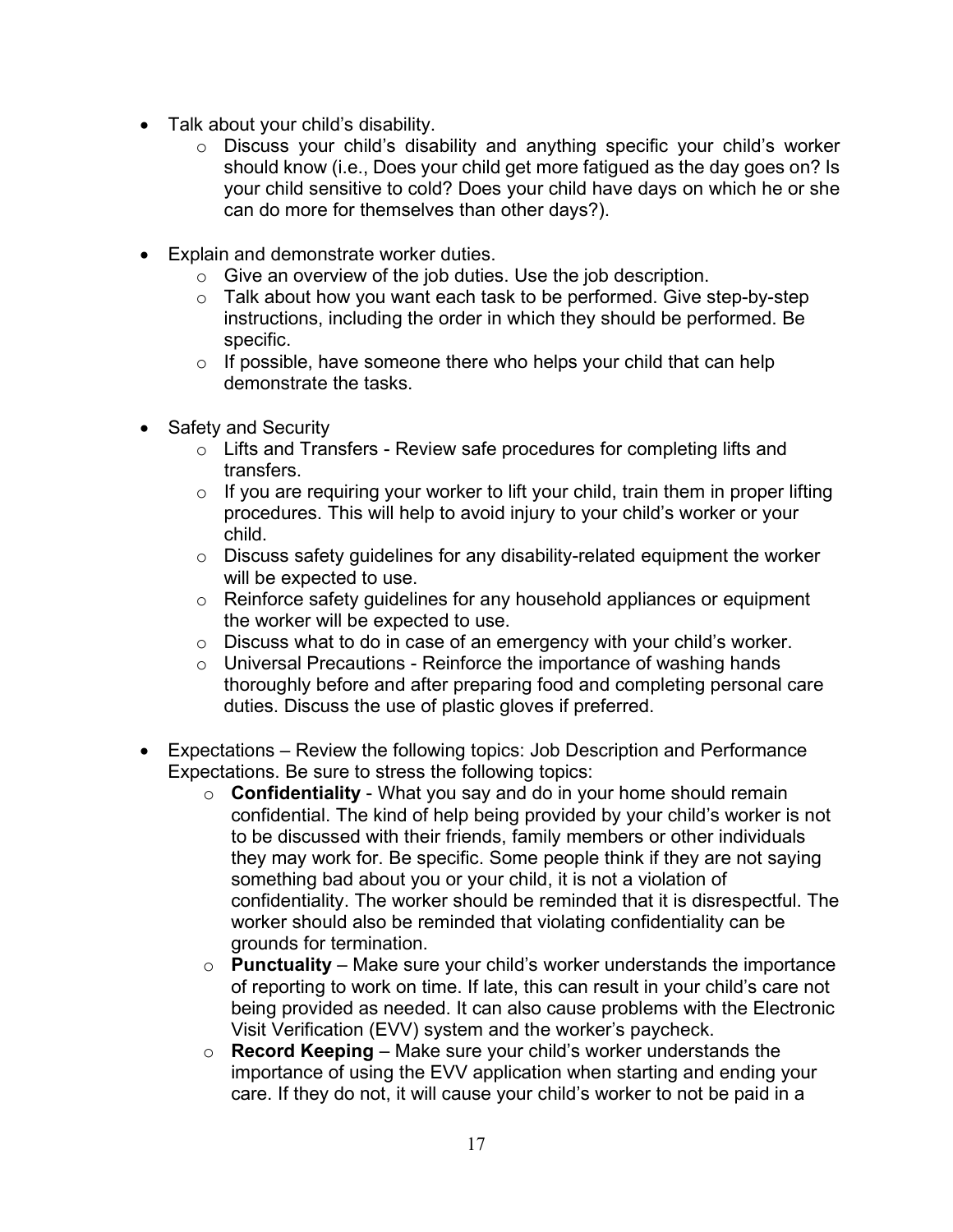timely manner. It can also lead to that person not being able to be your child's worker anymore.

- o **Notice of Time Off** Discuss what your expectations are.
- o **Mutual Respect** Let your worker know the kind of behavior you expect and what they can expect from you in return.
- o **Acceptable Behavioral Standards**  Be clear about what you think is appropriate work behavior and what is not (how you speak to each other, how your child's worker speaks to him or her, dress standards, etc.).
- Review the rate of pay and appropriate schedule. Make sure your child's worker checks in/checks out with the EVV application.

#### **General Supervision**

Talking with your child's workers on a regular basis is good. It will help you be a good employer. This helps to let them know if they are doing a good job. You should tell them the things they are doing well. You should also tell them about things they could do better. If there are problems, you should talk with the worker right away.

Talk with and treat your child's worker as you would like to be treated. Be clear about job duties. Be clear about their performance. Be respectful when giving direction and feedback.

Feedback should be specific. Say "You did a good job of cleaning the kitchen yesterday". That is better than saying "Good job". Say "I need you to give my child more time to move from his or her bed". That is better than saying "You move too fast".

#### **Performance Evaluation**

It is important to formally review your child's worker's performance at least once a year. The formal performance evaluation should review two things. It should review the good things you have talked about with your child's worker. It should also review the bad things.

If there are problems your employee needs to work on, you should talk with them about ways to make things better. You should also agree on what these things are. You should set a timeframe to re-evaluate.

File the evaluation and your notes of the discussion in the binder PPL gives you.

#### **Signing a Service Agreement**

You or your child's Representative for Consumer Direction must sign a Service Agreement with each worker you employ. This is part of the employment paperwork that PPL will assist you with completing. It is like a contract. It sets out what each of you agree to do.

The Service Agreement must include:

- The services the worker will provide
- The rate the worker will be paid
- Any self-directed health care tasks the worker will perform while giving your child's care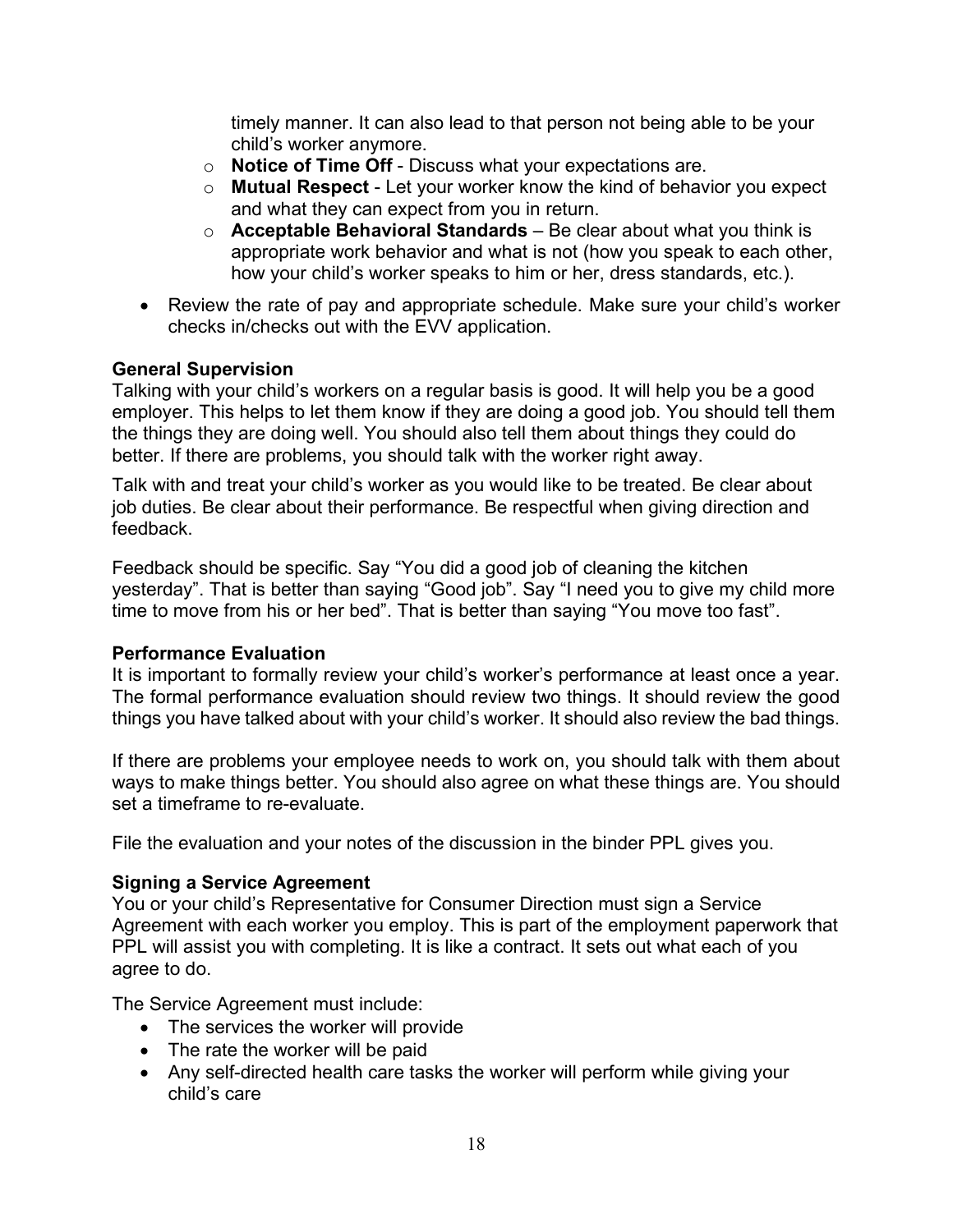A worker cannot start giving your child's care through Consumer Direction until they have:

- Completed all required paperwork and training
- Passed a background check
- Been found by PPL to meet all other requirements to be a worker in Consumer **Direction**
- Signed a service agreement

# **Setting and Changing Your Workers' Schedule**

Your child's PCSP/ISP lists the services your child needs. For example, it may say your child needs 2 hours of Supportive Home Care per week. This is how services are approved by your MCO/DIDD. This is based on the **type** of service your child needs. This is also based on **how much** of each service your child needs.

#### Once you hire workers, you must decide the hours that each of your employees will work. **The schedule for your employees must match the amount that is in your child's PCSP/ISP**.

If you have two workers and need the services listed above, one worker might give your child 1 hour of Supportive Home Care on Monday morning. Another worker might give your child 1 hour of Supportive Home Care on Saturday. You decide how to schedule your child's workers to give your child's care. This is based on your preference and needs listed in your child's PCSP/ISP.

You may choose to have a worker give more than one service for you. For example, the same worker may provide both Respite and Supportive Home Care. That is okay. They just cannot give more than 40 hours of care each week. Workers cannot work overtime in the Katie Beckett program unless more than 40 hours is specified in the child's PCSP/ISP and within the child's consumer directed budget.

Your child's workers will need to record all time worked by checking in and out for each shift. Your child's workers must use an EVV compliant time entry method. They must use the Time4Care™ mobile app. You can request to utilize other time entry methods only if using Time4Care™ is not available. You are responsible for reviewing all time entries and approving or rejecting them. You may choose to use the PPL BetterOnilne web portal orTime4Care™ app.

What if you want to change your workers' schedule? You can. The hours just cannot be more than what is listed in your child's PCSP. What if you want to change the amount of hours your child receives of care? You must contact your Nurse Care Manager or DIDD Case Manager. They will discuss this with you. Your child's MCO or DIDD will have to send PPL a new authorization to give your child care. This will be based on the new amount of hours.

**If a worker gives your child more care than what is on your child's PCSP/ISP, the worker may not get paid.**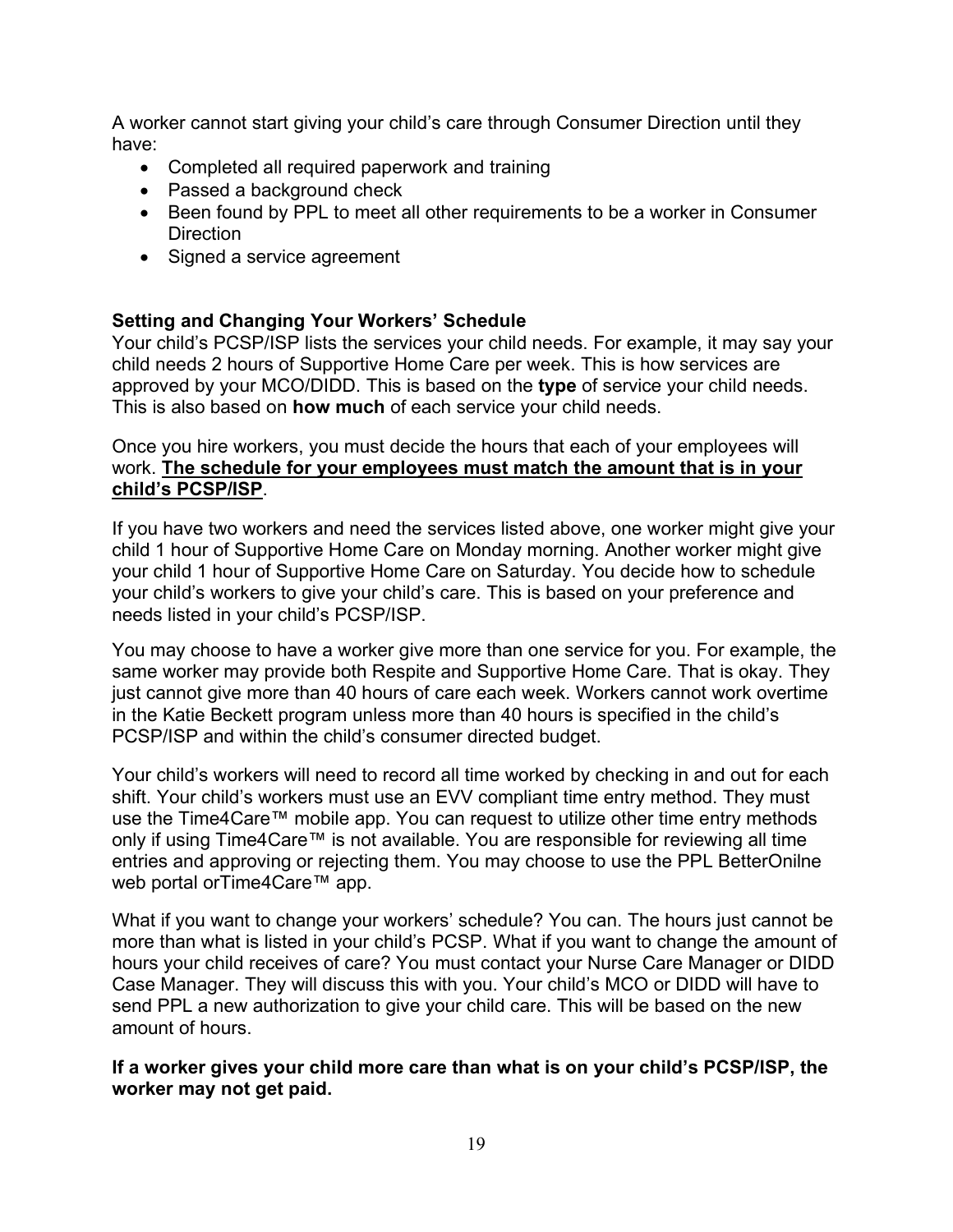# **When Things Don't Work Out – Firing an Employee**

Firing a worker is never easy. The worker may be a nice person who is just not meeting your child's needs.

If you decide to fire a worker, you may want to have another person with you when you tell them. This could be a family member. This could be a friend. This could also be your Supports Broker. If you think the worker may become angry or do something to harm you, you should not be alone when you have this discussion.

If possible, do some advance planning. Decide what the final date of employment will be. Try to have another worker ready. If this is not possible, make sure the people in your child's back-up plan are ready to give your child's care. This will help while you find someone new.

You should fire a worker right away if your worker has:

- Stolen something from you or your child (this includes using you or your child's money or a debit or credit card to buy something without your approval)
- Neglected, abused your child, or threatened to harm you or your child
- Done anything that places your child at serious risk of harm
- Severely violated your Service Agreement

Any actions that are against the law should be reported to the police. This should also be reported to the MCO/DIDD. The MCO/DIDD will submit an incident form and follow their protocol.

PPL will file the report if notified first. PPL will work with you to terminate/disassociate the worker in MyAccount. PPL will help with hiring a new employee.

If you have to terminate a worker's employment:

- Keep written notes of the discussion and your reasons for letting them go. This will protect you in case of a later dispute.
- Keep employment records for a while.
- Make sure you get back any keys or other items the person has.

If there are things the worker does well, you can offer to write a letter of reference. This letter can highlight those skills.

#### **Protecting Property and Personal Safety**

When you receive care at home, it is a good idea to take a few simple steps to protect your safety. These steps will protect your property too.

# **To Protect Your Property:**

- Make an inventory of valuable items in your home, the date of purchase, and the price. Give a copy of the inventory to your insurance agent or a family member. If you have a loss, it will help you file a claim.
- Mark valuable items so that if they are stolen, they are easier to recover.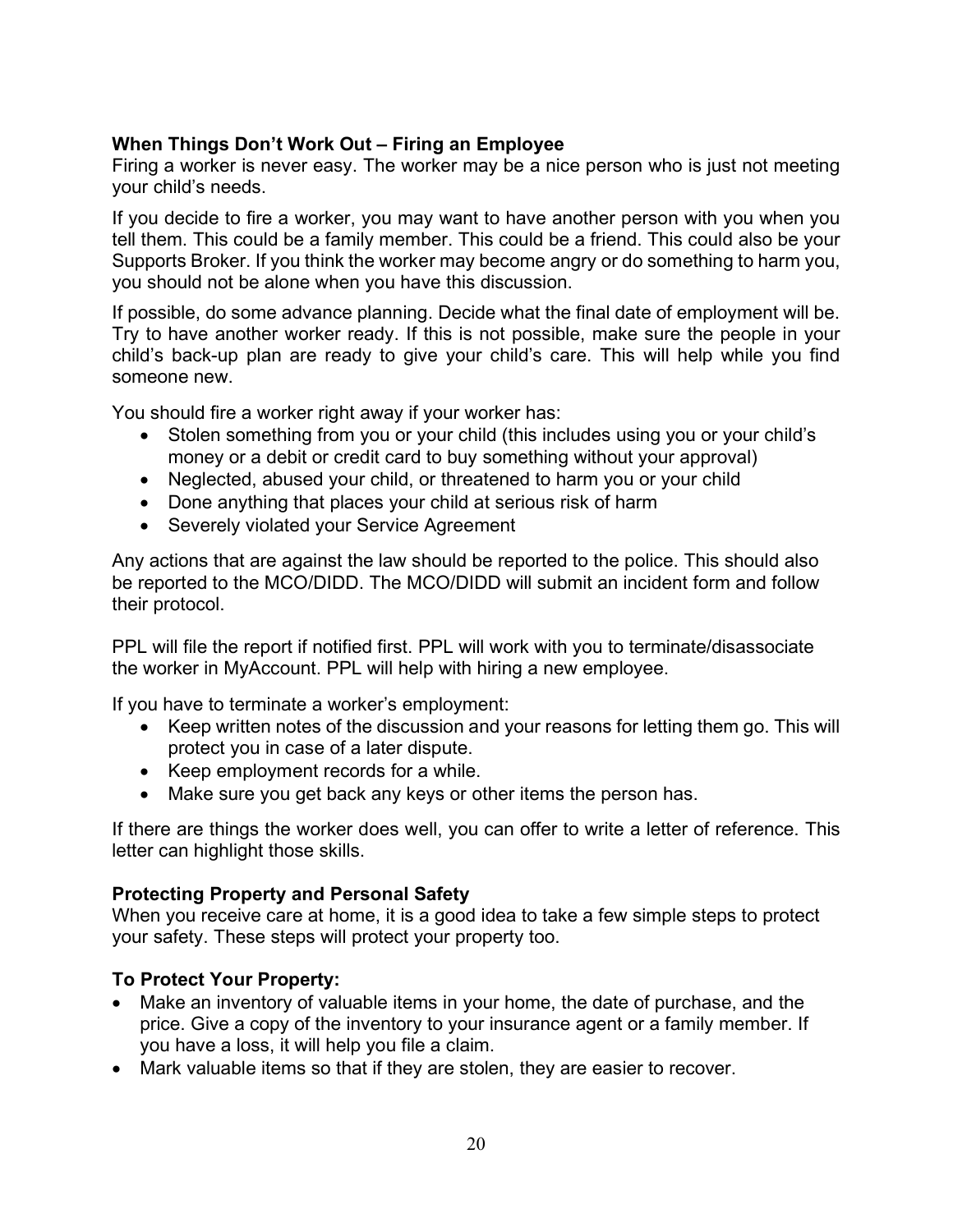- Consider buying homeowner's or renter's insurance to help recover items in case of theft or other loss.
- Check your phone bill and credit card bill to ensure that charges are not being made by someone else.
- Make sure you get keys back from any ex-employee. Change your locks if any keys are not returned by ex-employees.

# **To Protect Your Personal Safety:**

- If anyone threatens you or your child, notify police, as well as neighbors and family/friends. Make sure neighbors and family/friends are aware if you fire an employee.
- Always dial 9-1-1 in an emergency.

# **Meeting Your Needs While You Get Started in Consumer Direction**

It may take awhile to get your child's care started through Consumer Direction. You must complete required paperwork. You must complete required training. Then, you must find workers to hire. They must complete required paperwork. They must complete training. They must also pass a background check.

We want to make sure your child gets the care needed while you are getting started in Consumer Direction. Your Nurse Care Manager/DIDD Case Manager will help you choose a contracted provider agency. This provider agency can provide your child's care until your child's workers are ready. Then, your child can start getting the supports through Consumer Direction.

# **Withdrawal from Consumer Direction**

Deciding You don't Want your child to be in Consumer Direction Anymore

What if you decide you do not like hiring or managing your child's workers?

- You can withdraw from Consumer Direction at any time.
- You can choose to keep getting some services for your child through Consumer Direction and decide to use provider agencies for other services.
- You can start getting all of your child's care through provider agencies. It is your choice.

To end Consumer Direction of any or all services, call your child's Nurse Care Manager/DIDD Case Manager. They will work with PPL. After you contact your Child's Nurse Care Manager, you will need to let your child's workers know. You will need to tell them that your child will no longer need their services after a certain date.

Work closely with your child's Nurse Care Manager/DIDD Case Manager. This will help to be sure you allow enough time to get provider agencies ready before your child stops getting care through Consumer Direction.

#### When Your MCO/DIDD Decides it is not Safe for your child to be in Consumer Direction Anymore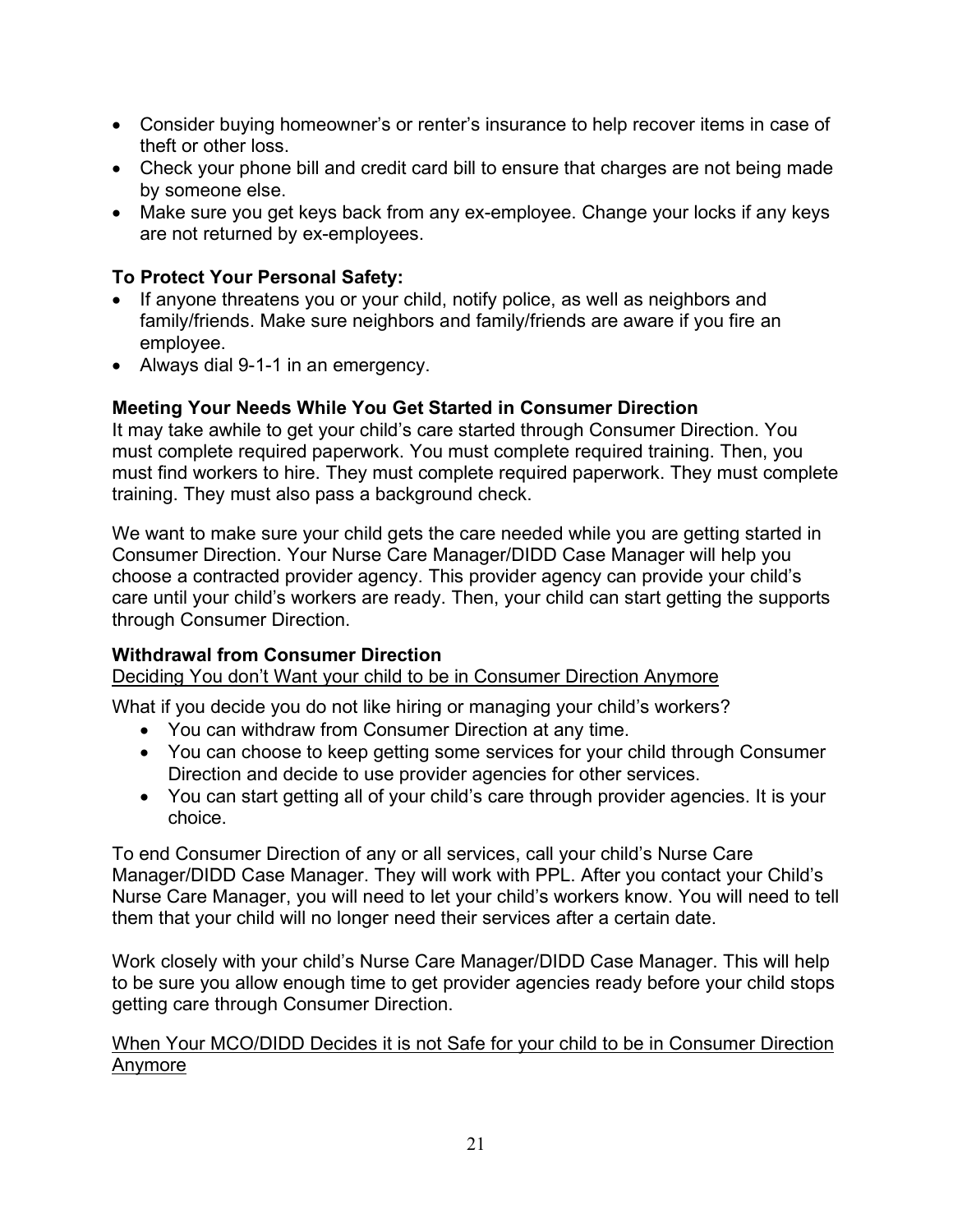If your child's Nurse Care Manager or DIDD Case Manager feels it is unsafe for your child to continue getting care through Consumer Direction, your child may not be able to stay in Consumer Direction. If you are not able to manage your child's workers, your child may also not be able to stay in Consumer Direction.

This includes things like:

- Your child's Representative is not able to help you anymore and you do not have anyone else.
- You cannot find or keep workers to give your child's care.
- Your child's back-up plan is not working.
- Your child's workers are not using the EVV system

Your Nurse Care Manager or DIDD Case Manager can recommend that your child stop being in Consumer Direction. The final decision is made by TennCare. Before your child's Consumer Direction ends, you will get a letter. That letter will say how to appeal if you think you can make sure your child's workers use the EVV system and it is safe for your child to stay in Consumer Direction.

If you stop getting care through Consumer Direction, your child will get the care he or she needs from providers contracted with your child's MCO/DIDD.